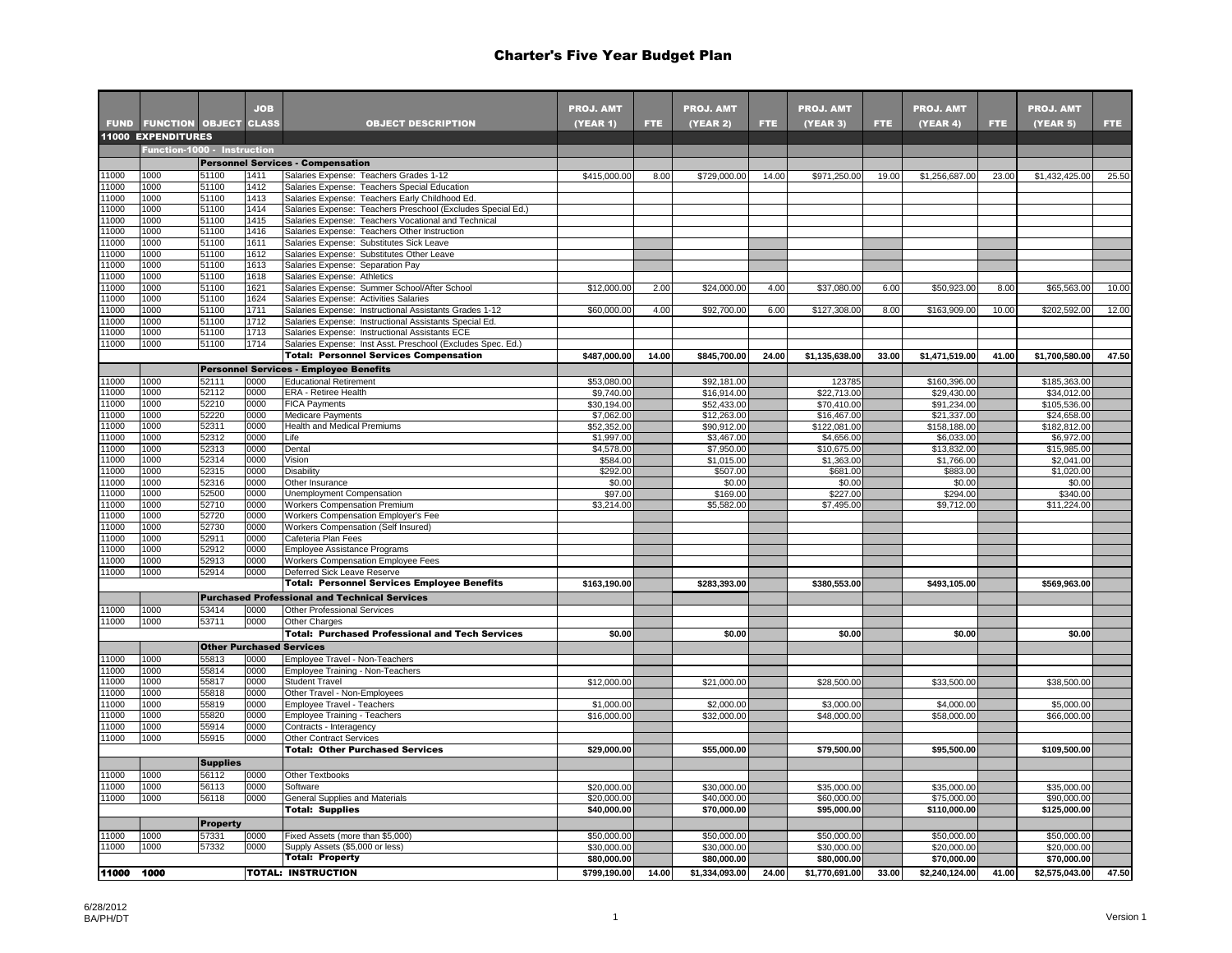| <b>FUND FUNCTION OBJECT CLASS</b><br><b>OBJECT DESCRIPTION</b><br>(YEAR 5)<br><b>(YEAR 1)</b><br>FTE.<br><b>(YEAR 2)</b><br>(YEAR 3)<br>FTE.<br>(YEAR 4)<br>FTE.<br>FTE.<br>FTE.<br>11000 EXPENDITURES<br>Function-2100 - Support Services - Students<br><b>Personnel Services - Compensation</b><br>1000<br>2100<br>51100<br>1211<br>Salaries Expense: Coordinator/Subject Matter Specialist<br>1000<br>51100<br>1214<br>Salaries Expense: Guidance Counselors/Social Workers<br>2100<br>Salaries Expense: Registered Nurse<br>1000<br>2100<br>51100<br>1215<br>1000<br>2100<br>51100<br>1216<br>Salaries Expense: Health Assistants<br>1000<br>2100<br>51100<br>1217<br>Salaries Expense: Secretary, Clerical, Technical Assistants<br>1000<br>2100<br>51100<br>1218<br>Salaries Expense: School/Student Support<br>1000<br>2100<br>51100<br>1311<br>Salaries Expense: Diagnostician<br>1000<br>2100<br>51100<br>Salaries Expense: Speech Therapist<br>1312<br>1000<br>2100<br>51100<br>1313<br>Salaries Expense: Occupational Therapist<br>1000<br>2100<br>51100<br>1314<br>Salaries Expense: Physical Therapist/Recreational Therapist<br>1000<br>51100<br>2100<br>1315<br>Salaries Expense: Psychologist Counselors<br>1000<br>2100<br>51100<br>1316<br>Salaries Expense: Audiologists<br>1000<br>2100<br>51100<br>1317<br>Salaries Expense: Interpreters<br>1000<br>2100<br>51100<br>1318<br>Salaries Expense: Specialists<br>1000<br>2100<br>51100<br>1319<br>Salaries Expense: Special Ed. Assistants<br>1000<br>2100<br>51100<br>1511<br>Salaries Expense: Data Processing<br>0.00<br><b>Total: Personnel Services - Compensation</b><br>\$0.00<br>0.00<br>\$0.00<br>0.00<br>\$0.00<br>0.00<br>\$0.00<br>0.00<br>\$0.00<br><b>Personnel Services - Employee Benefits</b><br>1000<br>2100<br>52111<br>0000<br><b>Educational Retirement</b><br>1000<br>2100<br>52112<br>0000<br>ERA - Retiree Health<br>0000<br>1000<br>2100<br>52210<br><b>FICA Payments</b><br>1000<br>2100<br>52220<br>0000<br>Medicare Payments<br>1000<br>2100<br>52311<br><b>Health and Medical Premiums</b><br>0000<br>1000<br>2100<br>52312<br>0000<br>Life<br>1000<br>2100<br>0000<br>52313<br>Dental<br>1000<br>2100<br>52314<br>0000<br>Vision<br>1000<br>2100<br>52315<br>0000<br>Disability<br>1000<br>2100<br>52316<br>0000<br>Other Insurance<br>1000<br>2100<br>52500<br>0000<br>Unemployment Compensation<br>1000<br>2100<br>52710<br>0000<br><b>Workers Compensation Premium</b><br>1000<br>2100<br>52720<br>0000<br>Workers Compensation Employer's Fee<br>1000<br>Workers Compensation (Self Insured)<br>2100<br>52730<br>0000<br>1000<br>2100<br>52911<br>0000<br>Cafeteria Plan Fees<br>1000<br>52912<br>Employee Assistance Programs<br>2100<br>0000<br>1000<br>2100<br>52913<br>0000<br>Workers Compensation Employee Fees<br>1000<br>2100<br>52914<br>0000<br>Deferred Sick Leave Reserve<br>\$0.00<br>\$0.00<br>\$0.00<br>\$0.00<br><b>Total: Personnel Services - Employee Benefits</b><br>\$0.00<br><b>Purchased Professional and Technical Services</b><br>1000<br>53211<br>Diagnosticians - Contracted<br>2100<br>0000<br>1000<br>2100<br>53212<br>0000<br>Speech Therapists - Contracted<br>1000<br>2100<br>53213<br>0000<br>Occupational Therapists - Contracted<br>1000<br>2100<br>53214<br>0000<br>Physical/Recreational Therapists - Contracted<br>1000<br>2100<br>53215<br>0000<br>Psychologists/Counselors - Contracted<br>1000<br>2100<br>53215<br>0000<br>Psychologists/Counselors - Contracted<br>1000<br>2100<br>53216<br>0000<br>Audiologists - Contracted<br>1000<br>53217<br>2100<br>0000<br>Interpreters - Contracted<br>1000<br>53218<br>0000<br>2100<br>Specialists - Contracted<br>1000<br>2100<br>53219<br>0000<br>Special Ed Assistants (Non-Instructional) - Contracted<br>53414<br>1000<br>2100<br>0000<br><b>Other Professional Services</b><br><b>Total: Purchased Professional and Tech Services</b><br>\$0.00<br>\$0.00<br>\$0.00<br>\$0.00<br>\$0.00<br><b>Purchased Professional and Technical Services</b><br>1000<br>2100<br>53414<br>0000<br><b>Other Professional Services</b><br>2100<br>1000<br>53711<br>0000<br>Other Charges<br><b>Total: Support Services - Students</b><br>\$0.00<br>\$0.00<br>\$0.00<br>\$0.00<br>\$0.00<br><b>Other Purchased Services</b><br>Property/Liability Insurance<br>1000<br>2100<br>55200<br>0000<br>1000<br>2100<br>55813<br>0000<br>Employee Travel - Non-Teachers<br>1000<br>2100<br>55814<br>0000<br>Employee Training - Non-Teachers<br>1000<br>2100<br>55818<br>0000<br>Other Travel - Non-Employees<br>1000<br>2100<br>55914<br>0000<br>Contracts - Interagency<br>1000<br>55915<br><b>Other Contract Services</b><br>\$3,600.00<br>\$7,000.00<br>\$10,000.00<br>\$10,000.00<br>\$10,000,00<br>2100<br>0000<br>\$3,600.00<br>\$10,000.00<br>\$10,000.00 |  |            |                                        |                  |                  |                  |                  |                  |  |
|----------------------------------------------------------------------------------------------------------------------------------------------------------------------------------------------------------------------------------------------------------------------------------------------------------------------------------------------------------------------------------------------------------------------------------------------------------------------------------------------------------------------------------------------------------------------------------------------------------------------------------------------------------------------------------------------------------------------------------------------------------------------------------------------------------------------------------------------------------------------------------------------------------------------------------------------------------------------------------------------------------------------------------------------------------------------------------------------------------------------------------------------------------------------------------------------------------------------------------------------------------------------------------------------------------------------------------------------------------------------------------------------------------------------------------------------------------------------------------------------------------------------------------------------------------------------------------------------------------------------------------------------------------------------------------------------------------------------------------------------------------------------------------------------------------------------------------------------------------------------------------------------------------------------------------------------------------------------------------------------------------------------------------------------------------------------------------------------------------------------------------------------------------------------------------------------------------------------------------------------------------------------------------------------------------------------------------------------------------------------------------------------------------------------------------------------------------------------------------------------------------------------------------------------------------------------------------------------------------------------------------------------------------------------------------------------------------------------------------------------------------------------------------------------------------------------------------------------------------------------------------------------------------------------------------------------------------------------------------------------------------------------------------------------------------------------------------------------------------------------------------------------------------------------------------------------------------------------------------------------------------------------------------------------------------------------------------------------------------------------------------------------------------------------------------------------------------------------------------------------------------------------------------------------------------------------------------------------------------------------------------------------------------------------------------------------------------------------------------------------------------------------------------------------------------------------------------------------------------------------------------------------------------------------------------------------------------------------------------------------------------------------------------------------------------------------------------------------------------------------------------------------------------------------------------------------------------------------------------------------------------------------------------------------------------------------------------------------------------------------------------------------------------------------------------------------------------------------------------------------------------------------------------------------------------------------------------------------------------------------------------------------------------------------------------------------------------------------------------------------------------------------------------------------------------------------------------------|--|------------|----------------------------------------|------------------|------------------|------------------|------------------|------------------|--|
|                                                                                                                                                                                                                                                                                                                                                                                                                                                                                                                                                                                                                                                                                                                                                                                                                                                                                                                                                                                                                                                                                                                                                                                                                                                                                                                                                                                                                                                                                                                                                                                                                                                                                                                                                                                                                                                                                                                                                                                                                                                                                                                                                                                                                                                                                                                                                                                                                                                                                                                                                                                                                                                                                                                                                                                                                                                                                                                                                                                                                                                                                                                                                                                                                                                                                                                                                                                                                                                                                                                                                                                                                                                                                                                                                                                                                                                                                                                                                                                                                                                                                                                                                                                                                                                                                                                                                                                                                                                                                                                                                                                                                                                                                                                                                                                                                                        |  | <b>JOB</b> |                                        | <b>PROJ. AMT</b> | <b>PROJ. AMT</b> | <b>PROJ. AMT</b> | <b>PROJ. AMT</b> | <b>PROJ. AMT</b> |  |
|                                                                                                                                                                                                                                                                                                                                                                                                                                                                                                                                                                                                                                                                                                                                                                                                                                                                                                                                                                                                                                                                                                                                                                                                                                                                                                                                                                                                                                                                                                                                                                                                                                                                                                                                                                                                                                                                                                                                                                                                                                                                                                                                                                                                                                                                                                                                                                                                                                                                                                                                                                                                                                                                                                                                                                                                                                                                                                                                                                                                                                                                                                                                                                                                                                                                                                                                                                                                                                                                                                                                                                                                                                                                                                                                                                                                                                                                                                                                                                                                                                                                                                                                                                                                                                                                                                                                                                                                                                                                                                                                                                                                                                                                                                                                                                                                                                        |  |            |                                        |                  |                  |                  |                  |                  |  |
|                                                                                                                                                                                                                                                                                                                                                                                                                                                                                                                                                                                                                                                                                                                                                                                                                                                                                                                                                                                                                                                                                                                                                                                                                                                                                                                                                                                                                                                                                                                                                                                                                                                                                                                                                                                                                                                                                                                                                                                                                                                                                                                                                                                                                                                                                                                                                                                                                                                                                                                                                                                                                                                                                                                                                                                                                                                                                                                                                                                                                                                                                                                                                                                                                                                                                                                                                                                                                                                                                                                                                                                                                                                                                                                                                                                                                                                                                                                                                                                                                                                                                                                                                                                                                                                                                                                                                                                                                                                                                                                                                                                                                                                                                                                                                                                                                                        |  |            |                                        |                  |                  |                  |                  |                  |  |
|                                                                                                                                                                                                                                                                                                                                                                                                                                                                                                                                                                                                                                                                                                                                                                                                                                                                                                                                                                                                                                                                                                                                                                                                                                                                                                                                                                                                                                                                                                                                                                                                                                                                                                                                                                                                                                                                                                                                                                                                                                                                                                                                                                                                                                                                                                                                                                                                                                                                                                                                                                                                                                                                                                                                                                                                                                                                                                                                                                                                                                                                                                                                                                                                                                                                                                                                                                                                                                                                                                                                                                                                                                                                                                                                                                                                                                                                                                                                                                                                                                                                                                                                                                                                                                                                                                                                                                                                                                                                                                                                                                                                                                                                                                                                                                                                                                        |  |            |                                        |                  |                  |                  |                  |                  |  |
|                                                                                                                                                                                                                                                                                                                                                                                                                                                                                                                                                                                                                                                                                                                                                                                                                                                                                                                                                                                                                                                                                                                                                                                                                                                                                                                                                                                                                                                                                                                                                                                                                                                                                                                                                                                                                                                                                                                                                                                                                                                                                                                                                                                                                                                                                                                                                                                                                                                                                                                                                                                                                                                                                                                                                                                                                                                                                                                                                                                                                                                                                                                                                                                                                                                                                                                                                                                                                                                                                                                                                                                                                                                                                                                                                                                                                                                                                                                                                                                                                                                                                                                                                                                                                                                                                                                                                                                                                                                                                                                                                                                                                                                                                                                                                                                                                                        |  |            |                                        |                  |                  |                  |                  |                  |  |
|                                                                                                                                                                                                                                                                                                                                                                                                                                                                                                                                                                                                                                                                                                                                                                                                                                                                                                                                                                                                                                                                                                                                                                                                                                                                                                                                                                                                                                                                                                                                                                                                                                                                                                                                                                                                                                                                                                                                                                                                                                                                                                                                                                                                                                                                                                                                                                                                                                                                                                                                                                                                                                                                                                                                                                                                                                                                                                                                                                                                                                                                                                                                                                                                                                                                                                                                                                                                                                                                                                                                                                                                                                                                                                                                                                                                                                                                                                                                                                                                                                                                                                                                                                                                                                                                                                                                                                                                                                                                                                                                                                                                                                                                                                                                                                                                                                        |  |            |                                        |                  |                  |                  |                  |                  |  |
|                                                                                                                                                                                                                                                                                                                                                                                                                                                                                                                                                                                                                                                                                                                                                                                                                                                                                                                                                                                                                                                                                                                                                                                                                                                                                                                                                                                                                                                                                                                                                                                                                                                                                                                                                                                                                                                                                                                                                                                                                                                                                                                                                                                                                                                                                                                                                                                                                                                                                                                                                                                                                                                                                                                                                                                                                                                                                                                                                                                                                                                                                                                                                                                                                                                                                                                                                                                                                                                                                                                                                                                                                                                                                                                                                                                                                                                                                                                                                                                                                                                                                                                                                                                                                                                                                                                                                                                                                                                                                                                                                                                                                                                                                                                                                                                                                                        |  |            |                                        |                  |                  |                  |                  |                  |  |
|                                                                                                                                                                                                                                                                                                                                                                                                                                                                                                                                                                                                                                                                                                                                                                                                                                                                                                                                                                                                                                                                                                                                                                                                                                                                                                                                                                                                                                                                                                                                                                                                                                                                                                                                                                                                                                                                                                                                                                                                                                                                                                                                                                                                                                                                                                                                                                                                                                                                                                                                                                                                                                                                                                                                                                                                                                                                                                                                                                                                                                                                                                                                                                                                                                                                                                                                                                                                                                                                                                                                                                                                                                                                                                                                                                                                                                                                                                                                                                                                                                                                                                                                                                                                                                                                                                                                                                                                                                                                                                                                                                                                                                                                                                                                                                                                                                        |  |            |                                        |                  |                  |                  |                  |                  |  |
|                                                                                                                                                                                                                                                                                                                                                                                                                                                                                                                                                                                                                                                                                                                                                                                                                                                                                                                                                                                                                                                                                                                                                                                                                                                                                                                                                                                                                                                                                                                                                                                                                                                                                                                                                                                                                                                                                                                                                                                                                                                                                                                                                                                                                                                                                                                                                                                                                                                                                                                                                                                                                                                                                                                                                                                                                                                                                                                                                                                                                                                                                                                                                                                                                                                                                                                                                                                                                                                                                                                                                                                                                                                                                                                                                                                                                                                                                                                                                                                                                                                                                                                                                                                                                                                                                                                                                                                                                                                                                                                                                                                                                                                                                                                                                                                                                                        |  |            |                                        |                  |                  |                  |                  |                  |  |
|                                                                                                                                                                                                                                                                                                                                                                                                                                                                                                                                                                                                                                                                                                                                                                                                                                                                                                                                                                                                                                                                                                                                                                                                                                                                                                                                                                                                                                                                                                                                                                                                                                                                                                                                                                                                                                                                                                                                                                                                                                                                                                                                                                                                                                                                                                                                                                                                                                                                                                                                                                                                                                                                                                                                                                                                                                                                                                                                                                                                                                                                                                                                                                                                                                                                                                                                                                                                                                                                                                                                                                                                                                                                                                                                                                                                                                                                                                                                                                                                                                                                                                                                                                                                                                                                                                                                                                                                                                                                                                                                                                                                                                                                                                                                                                                                                                        |  |            |                                        |                  |                  |                  |                  |                  |  |
|                                                                                                                                                                                                                                                                                                                                                                                                                                                                                                                                                                                                                                                                                                                                                                                                                                                                                                                                                                                                                                                                                                                                                                                                                                                                                                                                                                                                                                                                                                                                                                                                                                                                                                                                                                                                                                                                                                                                                                                                                                                                                                                                                                                                                                                                                                                                                                                                                                                                                                                                                                                                                                                                                                                                                                                                                                                                                                                                                                                                                                                                                                                                                                                                                                                                                                                                                                                                                                                                                                                                                                                                                                                                                                                                                                                                                                                                                                                                                                                                                                                                                                                                                                                                                                                                                                                                                                                                                                                                                                                                                                                                                                                                                                                                                                                                                                        |  |            |                                        |                  |                  |                  |                  |                  |  |
|                                                                                                                                                                                                                                                                                                                                                                                                                                                                                                                                                                                                                                                                                                                                                                                                                                                                                                                                                                                                                                                                                                                                                                                                                                                                                                                                                                                                                                                                                                                                                                                                                                                                                                                                                                                                                                                                                                                                                                                                                                                                                                                                                                                                                                                                                                                                                                                                                                                                                                                                                                                                                                                                                                                                                                                                                                                                                                                                                                                                                                                                                                                                                                                                                                                                                                                                                                                                                                                                                                                                                                                                                                                                                                                                                                                                                                                                                                                                                                                                                                                                                                                                                                                                                                                                                                                                                                                                                                                                                                                                                                                                                                                                                                                                                                                                                                        |  |            |                                        |                  |                  |                  |                  |                  |  |
|                                                                                                                                                                                                                                                                                                                                                                                                                                                                                                                                                                                                                                                                                                                                                                                                                                                                                                                                                                                                                                                                                                                                                                                                                                                                                                                                                                                                                                                                                                                                                                                                                                                                                                                                                                                                                                                                                                                                                                                                                                                                                                                                                                                                                                                                                                                                                                                                                                                                                                                                                                                                                                                                                                                                                                                                                                                                                                                                                                                                                                                                                                                                                                                                                                                                                                                                                                                                                                                                                                                                                                                                                                                                                                                                                                                                                                                                                                                                                                                                                                                                                                                                                                                                                                                                                                                                                                                                                                                                                                                                                                                                                                                                                                                                                                                                                                        |  |            |                                        |                  |                  |                  |                  |                  |  |
|                                                                                                                                                                                                                                                                                                                                                                                                                                                                                                                                                                                                                                                                                                                                                                                                                                                                                                                                                                                                                                                                                                                                                                                                                                                                                                                                                                                                                                                                                                                                                                                                                                                                                                                                                                                                                                                                                                                                                                                                                                                                                                                                                                                                                                                                                                                                                                                                                                                                                                                                                                                                                                                                                                                                                                                                                                                                                                                                                                                                                                                                                                                                                                                                                                                                                                                                                                                                                                                                                                                                                                                                                                                                                                                                                                                                                                                                                                                                                                                                                                                                                                                                                                                                                                                                                                                                                                                                                                                                                                                                                                                                                                                                                                                                                                                                                                        |  |            |                                        |                  |                  |                  |                  |                  |  |
|                                                                                                                                                                                                                                                                                                                                                                                                                                                                                                                                                                                                                                                                                                                                                                                                                                                                                                                                                                                                                                                                                                                                                                                                                                                                                                                                                                                                                                                                                                                                                                                                                                                                                                                                                                                                                                                                                                                                                                                                                                                                                                                                                                                                                                                                                                                                                                                                                                                                                                                                                                                                                                                                                                                                                                                                                                                                                                                                                                                                                                                                                                                                                                                                                                                                                                                                                                                                                                                                                                                                                                                                                                                                                                                                                                                                                                                                                                                                                                                                                                                                                                                                                                                                                                                                                                                                                                                                                                                                                                                                                                                                                                                                                                                                                                                                                                        |  |            |                                        |                  |                  |                  |                  |                  |  |
|                                                                                                                                                                                                                                                                                                                                                                                                                                                                                                                                                                                                                                                                                                                                                                                                                                                                                                                                                                                                                                                                                                                                                                                                                                                                                                                                                                                                                                                                                                                                                                                                                                                                                                                                                                                                                                                                                                                                                                                                                                                                                                                                                                                                                                                                                                                                                                                                                                                                                                                                                                                                                                                                                                                                                                                                                                                                                                                                                                                                                                                                                                                                                                                                                                                                                                                                                                                                                                                                                                                                                                                                                                                                                                                                                                                                                                                                                                                                                                                                                                                                                                                                                                                                                                                                                                                                                                                                                                                                                                                                                                                                                                                                                                                                                                                                                                        |  |            |                                        |                  |                  |                  |                  |                  |  |
|                                                                                                                                                                                                                                                                                                                                                                                                                                                                                                                                                                                                                                                                                                                                                                                                                                                                                                                                                                                                                                                                                                                                                                                                                                                                                                                                                                                                                                                                                                                                                                                                                                                                                                                                                                                                                                                                                                                                                                                                                                                                                                                                                                                                                                                                                                                                                                                                                                                                                                                                                                                                                                                                                                                                                                                                                                                                                                                                                                                                                                                                                                                                                                                                                                                                                                                                                                                                                                                                                                                                                                                                                                                                                                                                                                                                                                                                                                                                                                                                                                                                                                                                                                                                                                                                                                                                                                                                                                                                                                                                                                                                                                                                                                                                                                                                                                        |  |            |                                        |                  |                  |                  |                  |                  |  |
|                                                                                                                                                                                                                                                                                                                                                                                                                                                                                                                                                                                                                                                                                                                                                                                                                                                                                                                                                                                                                                                                                                                                                                                                                                                                                                                                                                                                                                                                                                                                                                                                                                                                                                                                                                                                                                                                                                                                                                                                                                                                                                                                                                                                                                                                                                                                                                                                                                                                                                                                                                                                                                                                                                                                                                                                                                                                                                                                                                                                                                                                                                                                                                                                                                                                                                                                                                                                                                                                                                                                                                                                                                                                                                                                                                                                                                                                                                                                                                                                                                                                                                                                                                                                                                                                                                                                                                                                                                                                                                                                                                                                                                                                                                                                                                                                                                        |  |            |                                        |                  |                  |                  |                  |                  |  |
|                                                                                                                                                                                                                                                                                                                                                                                                                                                                                                                                                                                                                                                                                                                                                                                                                                                                                                                                                                                                                                                                                                                                                                                                                                                                                                                                                                                                                                                                                                                                                                                                                                                                                                                                                                                                                                                                                                                                                                                                                                                                                                                                                                                                                                                                                                                                                                                                                                                                                                                                                                                                                                                                                                                                                                                                                                                                                                                                                                                                                                                                                                                                                                                                                                                                                                                                                                                                                                                                                                                                                                                                                                                                                                                                                                                                                                                                                                                                                                                                                                                                                                                                                                                                                                                                                                                                                                                                                                                                                                                                                                                                                                                                                                                                                                                                                                        |  |            |                                        |                  |                  |                  |                  |                  |  |
|                                                                                                                                                                                                                                                                                                                                                                                                                                                                                                                                                                                                                                                                                                                                                                                                                                                                                                                                                                                                                                                                                                                                                                                                                                                                                                                                                                                                                                                                                                                                                                                                                                                                                                                                                                                                                                                                                                                                                                                                                                                                                                                                                                                                                                                                                                                                                                                                                                                                                                                                                                                                                                                                                                                                                                                                                                                                                                                                                                                                                                                                                                                                                                                                                                                                                                                                                                                                                                                                                                                                                                                                                                                                                                                                                                                                                                                                                                                                                                                                                                                                                                                                                                                                                                                                                                                                                                                                                                                                                                                                                                                                                                                                                                                                                                                                                                        |  |            |                                        |                  |                  |                  |                  |                  |  |
|                                                                                                                                                                                                                                                                                                                                                                                                                                                                                                                                                                                                                                                                                                                                                                                                                                                                                                                                                                                                                                                                                                                                                                                                                                                                                                                                                                                                                                                                                                                                                                                                                                                                                                                                                                                                                                                                                                                                                                                                                                                                                                                                                                                                                                                                                                                                                                                                                                                                                                                                                                                                                                                                                                                                                                                                                                                                                                                                                                                                                                                                                                                                                                                                                                                                                                                                                                                                                                                                                                                                                                                                                                                                                                                                                                                                                                                                                                                                                                                                                                                                                                                                                                                                                                                                                                                                                                                                                                                                                                                                                                                                                                                                                                                                                                                                                                        |  |            |                                        |                  |                  |                  |                  |                  |  |
|                                                                                                                                                                                                                                                                                                                                                                                                                                                                                                                                                                                                                                                                                                                                                                                                                                                                                                                                                                                                                                                                                                                                                                                                                                                                                                                                                                                                                                                                                                                                                                                                                                                                                                                                                                                                                                                                                                                                                                                                                                                                                                                                                                                                                                                                                                                                                                                                                                                                                                                                                                                                                                                                                                                                                                                                                                                                                                                                                                                                                                                                                                                                                                                                                                                                                                                                                                                                                                                                                                                                                                                                                                                                                                                                                                                                                                                                                                                                                                                                                                                                                                                                                                                                                                                                                                                                                                                                                                                                                                                                                                                                                                                                                                                                                                                                                                        |  |            |                                        |                  |                  |                  |                  |                  |  |
|                                                                                                                                                                                                                                                                                                                                                                                                                                                                                                                                                                                                                                                                                                                                                                                                                                                                                                                                                                                                                                                                                                                                                                                                                                                                                                                                                                                                                                                                                                                                                                                                                                                                                                                                                                                                                                                                                                                                                                                                                                                                                                                                                                                                                                                                                                                                                                                                                                                                                                                                                                                                                                                                                                                                                                                                                                                                                                                                                                                                                                                                                                                                                                                                                                                                                                                                                                                                                                                                                                                                                                                                                                                                                                                                                                                                                                                                                                                                                                                                                                                                                                                                                                                                                                                                                                                                                                                                                                                                                                                                                                                                                                                                                                                                                                                                                                        |  |            |                                        |                  |                  |                  |                  |                  |  |
|                                                                                                                                                                                                                                                                                                                                                                                                                                                                                                                                                                                                                                                                                                                                                                                                                                                                                                                                                                                                                                                                                                                                                                                                                                                                                                                                                                                                                                                                                                                                                                                                                                                                                                                                                                                                                                                                                                                                                                                                                                                                                                                                                                                                                                                                                                                                                                                                                                                                                                                                                                                                                                                                                                                                                                                                                                                                                                                                                                                                                                                                                                                                                                                                                                                                                                                                                                                                                                                                                                                                                                                                                                                                                                                                                                                                                                                                                                                                                                                                                                                                                                                                                                                                                                                                                                                                                                                                                                                                                                                                                                                                                                                                                                                                                                                                                                        |  |            |                                        |                  |                  |                  |                  |                  |  |
|                                                                                                                                                                                                                                                                                                                                                                                                                                                                                                                                                                                                                                                                                                                                                                                                                                                                                                                                                                                                                                                                                                                                                                                                                                                                                                                                                                                                                                                                                                                                                                                                                                                                                                                                                                                                                                                                                                                                                                                                                                                                                                                                                                                                                                                                                                                                                                                                                                                                                                                                                                                                                                                                                                                                                                                                                                                                                                                                                                                                                                                                                                                                                                                                                                                                                                                                                                                                                                                                                                                                                                                                                                                                                                                                                                                                                                                                                                                                                                                                                                                                                                                                                                                                                                                                                                                                                                                                                                                                                                                                                                                                                                                                                                                                                                                                                                        |  |            |                                        |                  |                  |                  |                  |                  |  |
|                                                                                                                                                                                                                                                                                                                                                                                                                                                                                                                                                                                                                                                                                                                                                                                                                                                                                                                                                                                                                                                                                                                                                                                                                                                                                                                                                                                                                                                                                                                                                                                                                                                                                                                                                                                                                                                                                                                                                                                                                                                                                                                                                                                                                                                                                                                                                                                                                                                                                                                                                                                                                                                                                                                                                                                                                                                                                                                                                                                                                                                                                                                                                                                                                                                                                                                                                                                                                                                                                                                                                                                                                                                                                                                                                                                                                                                                                                                                                                                                                                                                                                                                                                                                                                                                                                                                                                                                                                                                                                                                                                                                                                                                                                                                                                                                                                        |  |            |                                        |                  |                  |                  |                  |                  |  |
|                                                                                                                                                                                                                                                                                                                                                                                                                                                                                                                                                                                                                                                                                                                                                                                                                                                                                                                                                                                                                                                                                                                                                                                                                                                                                                                                                                                                                                                                                                                                                                                                                                                                                                                                                                                                                                                                                                                                                                                                                                                                                                                                                                                                                                                                                                                                                                                                                                                                                                                                                                                                                                                                                                                                                                                                                                                                                                                                                                                                                                                                                                                                                                                                                                                                                                                                                                                                                                                                                                                                                                                                                                                                                                                                                                                                                                                                                                                                                                                                                                                                                                                                                                                                                                                                                                                                                                                                                                                                                                                                                                                                                                                                                                                                                                                                                                        |  |            |                                        |                  |                  |                  |                  |                  |  |
|                                                                                                                                                                                                                                                                                                                                                                                                                                                                                                                                                                                                                                                                                                                                                                                                                                                                                                                                                                                                                                                                                                                                                                                                                                                                                                                                                                                                                                                                                                                                                                                                                                                                                                                                                                                                                                                                                                                                                                                                                                                                                                                                                                                                                                                                                                                                                                                                                                                                                                                                                                                                                                                                                                                                                                                                                                                                                                                                                                                                                                                                                                                                                                                                                                                                                                                                                                                                                                                                                                                                                                                                                                                                                                                                                                                                                                                                                                                                                                                                                                                                                                                                                                                                                                                                                                                                                                                                                                                                                                                                                                                                                                                                                                                                                                                                                                        |  |            |                                        |                  |                  |                  |                  |                  |  |
|                                                                                                                                                                                                                                                                                                                                                                                                                                                                                                                                                                                                                                                                                                                                                                                                                                                                                                                                                                                                                                                                                                                                                                                                                                                                                                                                                                                                                                                                                                                                                                                                                                                                                                                                                                                                                                                                                                                                                                                                                                                                                                                                                                                                                                                                                                                                                                                                                                                                                                                                                                                                                                                                                                                                                                                                                                                                                                                                                                                                                                                                                                                                                                                                                                                                                                                                                                                                                                                                                                                                                                                                                                                                                                                                                                                                                                                                                                                                                                                                                                                                                                                                                                                                                                                                                                                                                                                                                                                                                                                                                                                                                                                                                                                                                                                                                                        |  |            |                                        |                  |                  |                  |                  |                  |  |
|                                                                                                                                                                                                                                                                                                                                                                                                                                                                                                                                                                                                                                                                                                                                                                                                                                                                                                                                                                                                                                                                                                                                                                                                                                                                                                                                                                                                                                                                                                                                                                                                                                                                                                                                                                                                                                                                                                                                                                                                                                                                                                                                                                                                                                                                                                                                                                                                                                                                                                                                                                                                                                                                                                                                                                                                                                                                                                                                                                                                                                                                                                                                                                                                                                                                                                                                                                                                                                                                                                                                                                                                                                                                                                                                                                                                                                                                                                                                                                                                                                                                                                                                                                                                                                                                                                                                                                                                                                                                                                                                                                                                                                                                                                                                                                                                                                        |  |            |                                        |                  |                  |                  |                  |                  |  |
|                                                                                                                                                                                                                                                                                                                                                                                                                                                                                                                                                                                                                                                                                                                                                                                                                                                                                                                                                                                                                                                                                                                                                                                                                                                                                                                                                                                                                                                                                                                                                                                                                                                                                                                                                                                                                                                                                                                                                                                                                                                                                                                                                                                                                                                                                                                                                                                                                                                                                                                                                                                                                                                                                                                                                                                                                                                                                                                                                                                                                                                                                                                                                                                                                                                                                                                                                                                                                                                                                                                                                                                                                                                                                                                                                                                                                                                                                                                                                                                                                                                                                                                                                                                                                                                                                                                                                                                                                                                                                                                                                                                                                                                                                                                                                                                                                                        |  |            |                                        |                  |                  |                  |                  |                  |  |
|                                                                                                                                                                                                                                                                                                                                                                                                                                                                                                                                                                                                                                                                                                                                                                                                                                                                                                                                                                                                                                                                                                                                                                                                                                                                                                                                                                                                                                                                                                                                                                                                                                                                                                                                                                                                                                                                                                                                                                                                                                                                                                                                                                                                                                                                                                                                                                                                                                                                                                                                                                                                                                                                                                                                                                                                                                                                                                                                                                                                                                                                                                                                                                                                                                                                                                                                                                                                                                                                                                                                                                                                                                                                                                                                                                                                                                                                                                                                                                                                                                                                                                                                                                                                                                                                                                                                                                                                                                                                                                                                                                                                                                                                                                                                                                                                                                        |  |            |                                        |                  |                  |                  |                  |                  |  |
|                                                                                                                                                                                                                                                                                                                                                                                                                                                                                                                                                                                                                                                                                                                                                                                                                                                                                                                                                                                                                                                                                                                                                                                                                                                                                                                                                                                                                                                                                                                                                                                                                                                                                                                                                                                                                                                                                                                                                                                                                                                                                                                                                                                                                                                                                                                                                                                                                                                                                                                                                                                                                                                                                                                                                                                                                                                                                                                                                                                                                                                                                                                                                                                                                                                                                                                                                                                                                                                                                                                                                                                                                                                                                                                                                                                                                                                                                                                                                                                                                                                                                                                                                                                                                                                                                                                                                                                                                                                                                                                                                                                                                                                                                                                                                                                                                                        |  |            |                                        |                  |                  |                  |                  |                  |  |
|                                                                                                                                                                                                                                                                                                                                                                                                                                                                                                                                                                                                                                                                                                                                                                                                                                                                                                                                                                                                                                                                                                                                                                                                                                                                                                                                                                                                                                                                                                                                                                                                                                                                                                                                                                                                                                                                                                                                                                                                                                                                                                                                                                                                                                                                                                                                                                                                                                                                                                                                                                                                                                                                                                                                                                                                                                                                                                                                                                                                                                                                                                                                                                                                                                                                                                                                                                                                                                                                                                                                                                                                                                                                                                                                                                                                                                                                                                                                                                                                                                                                                                                                                                                                                                                                                                                                                                                                                                                                                                                                                                                                                                                                                                                                                                                                                                        |  |            |                                        |                  |                  |                  |                  |                  |  |
|                                                                                                                                                                                                                                                                                                                                                                                                                                                                                                                                                                                                                                                                                                                                                                                                                                                                                                                                                                                                                                                                                                                                                                                                                                                                                                                                                                                                                                                                                                                                                                                                                                                                                                                                                                                                                                                                                                                                                                                                                                                                                                                                                                                                                                                                                                                                                                                                                                                                                                                                                                                                                                                                                                                                                                                                                                                                                                                                                                                                                                                                                                                                                                                                                                                                                                                                                                                                                                                                                                                                                                                                                                                                                                                                                                                                                                                                                                                                                                                                                                                                                                                                                                                                                                                                                                                                                                                                                                                                                                                                                                                                                                                                                                                                                                                                                                        |  |            |                                        |                  |                  |                  |                  |                  |  |
|                                                                                                                                                                                                                                                                                                                                                                                                                                                                                                                                                                                                                                                                                                                                                                                                                                                                                                                                                                                                                                                                                                                                                                                                                                                                                                                                                                                                                                                                                                                                                                                                                                                                                                                                                                                                                                                                                                                                                                                                                                                                                                                                                                                                                                                                                                                                                                                                                                                                                                                                                                                                                                                                                                                                                                                                                                                                                                                                                                                                                                                                                                                                                                                                                                                                                                                                                                                                                                                                                                                                                                                                                                                                                                                                                                                                                                                                                                                                                                                                                                                                                                                                                                                                                                                                                                                                                                                                                                                                                                                                                                                                                                                                                                                                                                                                                                        |  |            |                                        |                  |                  |                  |                  |                  |  |
|                                                                                                                                                                                                                                                                                                                                                                                                                                                                                                                                                                                                                                                                                                                                                                                                                                                                                                                                                                                                                                                                                                                                                                                                                                                                                                                                                                                                                                                                                                                                                                                                                                                                                                                                                                                                                                                                                                                                                                                                                                                                                                                                                                                                                                                                                                                                                                                                                                                                                                                                                                                                                                                                                                                                                                                                                                                                                                                                                                                                                                                                                                                                                                                                                                                                                                                                                                                                                                                                                                                                                                                                                                                                                                                                                                                                                                                                                                                                                                                                                                                                                                                                                                                                                                                                                                                                                                                                                                                                                                                                                                                                                                                                                                                                                                                                                                        |  |            |                                        |                  |                  |                  |                  |                  |  |
|                                                                                                                                                                                                                                                                                                                                                                                                                                                                                                                                                                                                                                                                                                                                                                                                                                                                                                                                                                                                                                                                                                                                                                                                                                                                                                                                                                                                                                                                                                                                                                                                                                                                                                                                                                                                                                                                                                                                                                                                                                                                                                                                                                                                                                                                                                                                                                                                                                                                                                                                                                                                                                                                                                                                                                                                                                                                                                                                                                                                                                                                                                                                                                                                                                                                                                                                                                                                                                                                                                                                                                                                                                                                                                                                                                                                                                                                                                                                                                                                                                                                                                                                                                                                                                                                                                                                                                                                                                                                                                                                                                                                                                                                                                                                                                                                                                        |  |            |                                        |                  |                  |                  |                  |                  |  |
|                                                                                                                                                                                                                                                                                                                                                                                                                                                                                                                                                                                                                                                                                                                                                                                                                                                                                                                                                                                                                                                                                                                                                                                                                                                                                                                                                                                                                                                                                                                                                                                                                                                                                                                                                                                                                                                                                                                                                                                                                                                                                                                                                                                                                                                                                                                                                                                                                                                                                                                                                                                                                                                                                                                                                                                                                                                                                                                                                                                                                                                                                                                                                                                                                                                                                                                                                                                                                                                                                                                                                                                                                                                                                                                                                                                                                                                                                                                                                                                                                                                                                                                                                                                                                                                                                                                                                                                                                                                                                                                                                                                                                                                                                                                                                                                                                                        |  |            |                                        |                  |                  |                  |                  |                  |  |
|                                                                                                                                                                                                                                                                                                                                                                                                                                                                                                                                                                                                                                                                                                                                                                                                                                                                                                                                                                                                                                                                                                                                                                                                                                                                                                                                                                                                                                                                                                                                                                                                                                                                                                                                                                                                                                                                                                                                                                                                                                                                                                                                                                                                                                                                                                                                                                                                                                                                                                                                                                                                                                                                                                                                                                                                                                                                                                                                                                                                                                                                                                                                                                                                                                                                                                                                                                                                                                                                                                                                                                                                                                                                                                                                                                                                                                                                                                                                                                                                                                                                                                                                                                                                                                                                                                                                                                                                                                                                                                                                                                                                                                                                                                                                                                                                                                        |  |            |                                        |                  |                  |                  |                  |                  |  |
|                                                                                                                                                                                                                                                                                                                                                                                                                                                                                                                                                                                                                                                                                                                                                                                                                                                                                                                                                                                                                                                                                                                                                                                                                                                                                                                                                                                                                                                                                                                                                                                                                                                                                                                                                                                                                                                                                                                                                                                                                                                                                                                                                                                                                                                                                                                                                                                                                                                                                                                                                                                                                                                                                                                                                                                                                                                                                                                                                                                                                                                                                                                                                                                                                                                                                                                                                                                                                                                                                                                                                                                                                                                                                                                                                                                                                                                                                                                                                                                                                                                                                                                                                                                                                                                                                                                                                                                                                                                                                                                                                                                                                                                                                                                                                                                                                                        |  |            |                                        |                  |                  |                  |                  |                  |  |
|                                                                                                                                                                                                                                                                                                                                                                                                                                                                                                                                                                                                                                                                                                                                                                                                                                                                                                                                                                                                                                                                                                                                                                                                                                                                                                                                                                                                                                                                                                                                                                                                                                                                                                                                                                                                                                                                                                                                                                                                                                                                                                                                                                                                                                                                                                                                                                                                                                                                                                                                                                                                                                                                                                                                                                                                                                                                                                                                                                                                                                                                                                                                                                                                                                                                                                                                                                                                                                                                                                                                                                                                                                                                                                                                                                                                                                                                                                                                                                                                                                                                                                                                                                                                                                                                                                                                                                                                                                                                                                                                                                                                                                                                                                                                                                                                                                        |  |            |                                        |                  |                  |                  |                  |                  |  |
|                                                                                                                                                                                                                                                                                                                                                                                                                                                                                                                                                                                                                                                                                                                                                                                                                                                                                                                                                                                                                                                                                                                                                                                                                                                                                                                                                                                                                                                                                                                                                                                                                                                                                                                                                                                                                                                                                                                                                                                                                                                                                                                                                                                                                                                                                                                                                                                                                                                                                                                                                                                                                                                                                                                                                                                                                                                                                                                                                                                                                                                                                                                                                                                                                                                                                                                                                                                                                                                                                                                                                                                                                                                                                                                                                                                                                                                                                                                                                                                                                                                                                                                                                                                                                                                                                                                                                                                                                                                                                                                                                                                                                                                                                                                                                                                                                                        |  |            |                                        |                  |                  |                  |                  |                  |  |
|                                                                                                                                                                                                                                                                                                                                                                                                                                                                                                                                                                                                                                                                                                                                                                                                                                                                                                                                                                                                                                                                                                                                                                                                                                                                                                                                                                                                                                                                                                                                                                                                                                                                                                                                                                                                                                                                                                                                                                                                                                                                                                                                                                                                                                                                                                                                                                                                                                                                                                                                                                                                                                                                                                                                                                                                                                                                                                                                                                                                                                                                                                                                                                                                                                                                                                                                                                                                                                                                                                                                                                                                                                                                                                                                                                                                                                                                                                                                                                                                                                                                                                                                                                                                                                                                                                                                                                                                                                                                                                                                                                                                                                                                                                                                                                                                                                        |  |            |                                        |                  |                  |                  |                  |                  |  |
|                                                                                                                                                                                                                                                                                                                                                                                                                                                                                                                                                                                                                                                                                                                                                                                                                                                                                                                                                                                                                                                                                                                                                                                                                                                                                                                                                                                                                                                                                                                                                                                                                                                                                                                                                                                                                                                                                                                                                                                                                                                                                                                                                                                                                                                                                                                                                                                                                                                                                                                                                                                                                                                                                                                                                                                                                                                                                                                                                                                                                                                                                                                                                                                                                                                                                                                                                                                                                                                                                                                                                                                                                                                                                                                                                                                                                                                                                                                                                                                                                                                                                                                                                                                                                                                                                                                                                                                                                                                                                                                                                                                                                                                                                                                                                                                                                                        |  |            |                                        |                  |                  |                  |                  |                  |  |
|                                                                                                                                                                                                                                                                                                                                                                                                                                                                                                                                                                                                                                                                                                                                                                                                                                                                                                                                                                                                                                                                                                                                                                                                                                                                                                                                                                                                                                                                                                                                                                                                                                                                                                                                                                                                                                                                                                                                                                                                                                                                                                                                                                                                                                                                                                                                                                                                                                                                                                                                                                                                                                                                                                                                                                                                                                                                                                                                                                                                                                                                                                                                                                                                                                                                                                                                                                                                                                                                                                                                                                                                                                                                                                                                                                                                                                                                                                                                                                                                                                                                                                                                                                                                                                                                                                                                                                                                                                                                                                                                                                                                                                                                                                                                                                                                                                        |  |            |                                        |                  |                  |                  |                  |                  |  |
|                                                                                                                                                                                                                                                                                                                                                                                                                                                                                                                                                                                                                                                                                                                                                                                                                                                                                                                                                                                                                                                                                                                                                                                                                                                                                                                                                                                                                                                                                                                                                                                                                                                                                                                                                                                                                                                                                                                                                                                                                                                                                                                                                                                                                                                                                                                                                                                                                                                                                                                                                                                                                                                                                                                                                                                                                                                                                                                                                                                                                                                                                                                                                                                                                                                                                                                                                                                                                                                                                                                                                                                                                                                                                                                                                                                                                                                                                                                                                                                                                                                                                                                                                                                                                                                                                                                                                                                                                                                                                                                                                                                                                                                                                                                                                                                                                                        |  |            |                                        |                  |                  |                  |                  |                  |  |
|                                                                                                                                                                                                                                                                                                                                                                                                                                                                                                                                                                                                                                                                                                                                                                                                                                                                                                                                                                                                                                                                                                                                                                                                                                                                                                                                                                                                                                                                                                                                                                                                                                                                                                                                                                                                                                                                                                                                                                                                                                                                                                                                                                                                                                                                                                                                                                                                                                                                                                                                                                                                                                                                                                                                                                                                                                                                                                                                                                                                                                                                                                                                                                                                                                                                                                                                                                                                                                                                                                                                                                                                                                                                                                                                                                                                                                                                                                                                                                                                                                                                                                                                                                                                                                                                                                                                                                                                                                                                                                                                                                                                                                                                                                                                                                                                                                        |  |            |                                        |                  |                  |                  |                  |                  |  |
|                                                                                                                                                                                                                                                                                                                                                                                                                                                                                                                                                                                                                                                                                                                                                                                                                                                                                                                                                                                                                                                                                                                                                                                                                                                                                                                                                                                                                                                                                                                                                                                                                                                                                                                                                                                                                                                                                                                                                                                                                                                                                                                                                                                                                                                                                                                                                                                                                                                                                                                                                                                                                                                                                                                                                                                                                                                                                                                                                                                                                                                                                                                                                                                                                                                                                                                                                                                                                                                                                                                                                                                                                                                                                                                                                                                                                                                                                                                                                                                                                                                                                                                                                                                                                                                                                                                                                                                                                                                                                                                                                                                                                                                                                                                                                                                                                                        |  |            |                                        |                  |                  |                  |                  |                  |  |
|                                                                                                                                                                                                                                                                                                                                                                                                                                                                                                                                                                                                                                                                                                                                                                                                                                                                                                                                                                                                                                                                                                                                                                                                                                                                                                                                                                                                                                                                                                                                                                                                                                                                                                                                                                                                                                                                                                                                                                                                                                                                                                                                                                                                                                                                                                                                                                                                                                                                                                                                                                                                                                                                                                                                                                                                                                                                                                                                                                                                                                                                                                                                                                                                                                                                                                                                                                                                                                                                                                                                                                                                                                                                                                                                                                                                                                                                                                                                                                                                                                                                                                                                                                                                                                                                                                                                                                                                                                                                                                                                                                                                                                                                                                                                                                                                                                        |  |            |                                        |                  |                  |                  |                  |                  |  |
|                                                                                                                                                                                                                                                                                                                                                                                                                                                                                                                                                                                                                                                                                                                                                                                                                                                                                                                                                                                                                                                                                                                                                                                                                                                                                                                                                                                                                                                                                                                                                                                                                                                                                                                                                                                                                                                                                                                                                                                                                                                                                                                                                                                                                                                                                                                                                                                                                                                                                                                                                                                                                                                                                                                                                                                                                                                                                                                                                                                                                                                                                                                                                                                                                                                                                                                                                                                                                                                                                                                                                                                                                                                                                                                                                                                                                                                                                                                                                                                                                                                                                                                                                                                                                                                                                                                                                                                                                                                                                                                                                                                                                                                                                                                                                                                                                                        |  |            |                                        |                  |                  |                  |                  |                  |  |
|                                                                                                                                                                                                                                                                                                                                                                                                                                                                                                                                                                                                                                                                                                                                                                                                                                                                                                                                                                                                                                                                                                                                                                                                                                                                                                                                                                                                                                                                                                                                                                                                                                                                                                                                                                                                                                                                                                                                                                                                                                                                                                                                                                                                                                                                                                                                                                                                                                                                                                                                                                                                                                                                                                                                                                                                                                                                                                                                                                                                                                                                                                                                                                                                                                                                                                                                                                                                                                                                                                                                                                                                                                                                                                                                                                                                                                                                                                                                                                                                                                                                                                                                                                                                                                                                                                                                                                                                                                                                                                                                                                                                                                                                                                                                                                                                                                        |  |            |                                        |                  |                  |                  |                  |                  |  |
|                                                                                                                                                                                                                                                                                                                                                                                                                                                                                                                                                                                                                                                                                                                                                                                                                                                                                                                                                                                                                                                                                                                                                                                                                                                                                                                                                                                                                                                                                                                                                                                                                                                                                                                                                                                                                                                                                                                                                                                                                                                                                                                                                                                                                                                                                                                                                                                                                                                                                                                                                                                                                                                                                                                                                                                                                                                                                                                                                                                                                                                                                                                                                                                                                                                                                                                                                                                                                                                                                                                                                                                                                                                                                                                                                                                                                                                                                                                                                                                                                                                                                                                                                                                                                                                                                                                                                                                                                                                                                                                                                                                                                                                                                                                                                                                                                                        |  |            |                                        |                  |                  |                  |                  |                  |  |
|                                                                                                                                                                                                                                                                                                                                                                                                                                                                                                                                                                                                                                                                                                                                                                                                                                                                                                                                                                                                                                                                                                                                                                                                                                                                                                                                                                                                                                                                                                                                                                                                                                                                                                                                                                                                                                                                                                                                                                                                                                                                                                                                                                                                                                                                                                                                                                                                                                                                                                                                                                                                                                                                                                                                                                                                                                                                                                                                                                                                                                                                                                                                                                                                                                                                                                                                                                                                                                                                                                                                                                                                                                                                                                                                                                                                                                                                                                                                                                                                                                                                                                                                                                                                                                                                                                                                                                                                                                                                                                                                                                                                                                                                                                                                                                                                                                        |  |            |                                        |                  |                  |                  |                  |                  |  |
|                                                                                                                                                                                                                                                                                                                                                                                                                                                                                                                                                                                                                                                                                                                                                                                                                                                                                                                                                                                                                                                                                                                                                                                                                                                                                                                                                                                                                                                                                                                                                                                                                                                                                                                                                                                                                                                                                                                                                                                                                                                                                                                                                                                                                                                                                                                                                                                                                                                                                                                                                                                                                                                                                                                                                                                                                                                                                                                                                                                                                                                                                                                                                                                                                                                                                                                                                                                                                                                                                                                                                                                                                                                                                                                                                                                                                                                                                                                                                                                                                                                                                                                                                                                                                                                                                                                                                                                                                                                                                                                                                                                                                                                                                                                                                                                                                                        |  |            |                                        |                  |                  |                  |                  |                  |  |
|                                                                                                                                                                                                                                                                                                                                                                                                                                                                                                                                                                                                                                                                                                                                                                                                                                                                                                                                                                                                                                                                                                                                                                                                                                                                                                                                                                                                                                                                                                                                                                                                                                                                                                                                                                                                                                                                                                                                                                                                                                                                                                                                                                                                                                                                                                                                                                                                                                                                                                                                                                                                                                                                                                                                                                                                                                                                                                                                                                                                                                                                                                                                                                                                                                                                                                                                                                                                                                                                                                                                                                                                                                                                                                                                                                                                                                                                                                                                                                                                                                                                                                                                                                                                                                                                                                                                                                                                                                                                                                                                                                                                                                                                                                                                                                                                                                        |  |            |                                        |                  |                  |                  |                  |                  |  |
|                                                                                                                                                                                                                                                                                                                                                                                                                                                                                                                                                                                                                                                                                                                                                                                                                                                                                                                                                                                                                                                                                                                                                                                                                                                                                                                                                                                                                                                                                                                                                                                                                                                                                                                                                                                                                                                                                                                                                                                                                                                                                                                                                                                                                                                                                                                                                                                                                                                                                                                                                                                                                                                                                                                                                                                                                                                                                                                                                                                                                                                                                                                                                                                                                                                                                                                                                                                                                                                                                                                                                                                                                                                                                                                                                                                                                                                                                                                                                                                                                                                                                                                                                                                                                                                                                                                                                                                                                                                                                                                                                                                                                                                                                                                                                                                                                                        |  |            |                                        |                  |                  |                  |                  |                  |  |
|                                                                                                                                                                                                                                                                                                                                                                                                                                                                                                                                                                                                                                                                                                                                                                                                                                                                                                                                                                                                                                                                                                                                                                                                                                                                                                                                                                                                                                                                                                                                                                                                                                                                                                                                                                                                                                                                                                                                                                                                                                                                                                                                                                                                                                                                                                                                                                                                                                                                                                                                                                                                                                                                                                                                                                                                                                                                                                                                                                                                                                                                                                                                                                                                                                                                                                                                                                                                                                                                                                                                                                                                                                                                                                                                                                                                                                                                                                                                                                                                                                                                                                                                                                                                                                                                                                                                                                                                                                                                                                                                                                                                                                                                                                                                                                                                                                        |  |            |                                        |                  |                  |                  |                  |                  |  |
|                                                                                                                                                                                                                                                                                                                                                                                                                                                                                                                                                                                                                                                                                                                                                                                                                                                                                                                                                                                                                                                                                                                                                                                                                                                                                                                                                                                                                                                                                                                                                                                                                                                                                                                                                                                                                                                                                                                                                                                                                                                                                                                                                                                                                                                                                                                                                                                                                                                                                                                                                                                                                                                                                                                                                                                                                                                                                                                                                                                                                                                                                                                                                                                                                                                                                                                                                                                                                                                                                                                                                                                                                                                                                                                                                                                                                                                                                                                                                                                                                                                                                                                                                                                                                                                                                                                                                                                                                                                                                                                                                                                                                                                                                                                                                                                                                                        |  |            | <b>Total: Other Purchased Services</b> |                  | \$7,000.00       |                  | \$10,000.00      |                  |  |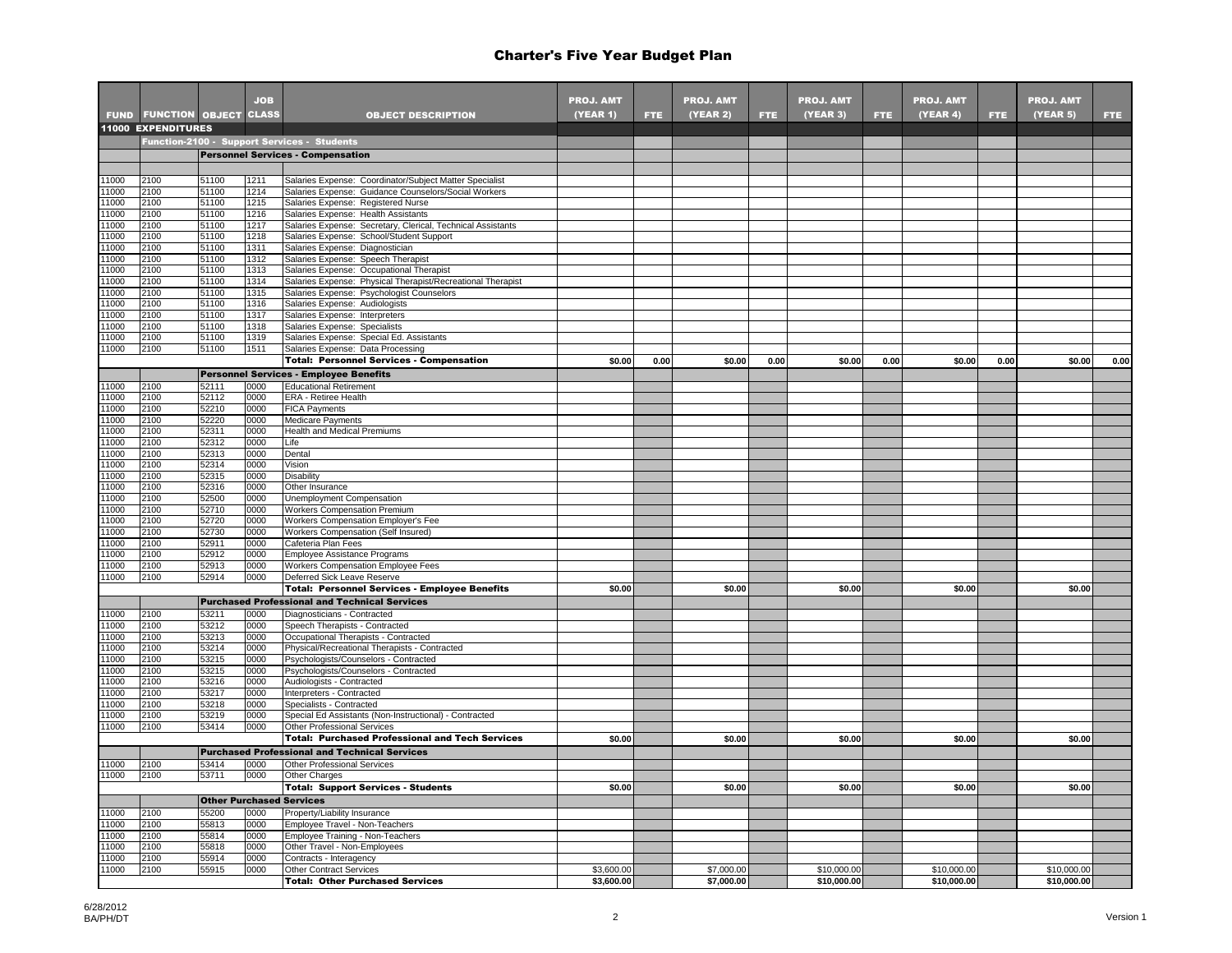|              |                                   |                 | <b>JOB</b>   |                                                                                                       | <b>PROJ. AMT</b> |      | <b>PROJ. AMT</b> |      | <b>PROJ. AMT</b> |      | <b>PROJ. AMT</b> |      | <b>PROJ. AMT</b> |      |
|--------------|-----------------------------------|-----------------|--------------|-------------------------------------------------------------------------------------------------------|------------------|------|------------------|------|------------------|------|------------------|------|------------------|------|
|              | <b>FUND FUNCTION OBJECT CLASS</b> |                 |              | <b>OBJECT DESCRIPTION</b>                                                                             | (YEAR 1)         | FTE. | (YEAR 2)         | FTE. | (YEAR 3)         | FTE. | (YEAR 4)         | FTE. | <b>(YEAR 5)</b>  | FTE. |
|              | <b>11000 EXPENDITURES</b>         |                 |              |                                                                                                       |                  |      |                  |      |                  |      |                  |      |                  |      |
|              |                                   | <b>Supplies</b> |              |                                                                                                       |                  |      |                  |      |                  |      |                  |      |                  |      |
| 1000         | 2100                              | 56113           | 0000         | Software                                                                                              |                  |      |                  |      |                  |      |                  |      |                  |      |
| 11000        | 2100                              | 56118           | 0000         | General Supplies and Materials                                                                        | \$0.00           |      | \$0.00           |      | \$0.00           |      | \$0.00           |      | \$0.00           |      |
|              |                                   |                 |              | <b>Total: Supplies</b>                                                                                |                  |      |                  |      |                  |      |                  |      |                  |      |
|              |                                   | <b>Property</b> |              |                                                                                                       |                  |      |                  |      |                  |      |                  |      |                  |      |
| 1000<br>1000 | 2100<br>2100                      | 57331<br>57332  | 0000<br>0000 | Fixed Assets (more than \$5,000)<br>Supply Assets (\$5,000 or less)                                   |                  |      |                  |      |                  |      |                  |      |                  |      |
|              |                                   |                 |              | <b>Total: Property</b>                                                                                | \$0.00           |      | \$0.00           |      | \$0.00           |      | \$0.00           |      | \$0.00           |      |
| 11000        | 2100                              |                 |              | <b>TOTAL: SUPPORT SERVICES - STUDENTS</b>                                                             | \$3,600.00       | 0.00 | \$7,000.00       | 0.00 | \$10,000.00      | 0.00 | \$10,000.00      | 0.00 | \$10,000.00      | 0.00 |
|              |                                   |                 |              |                                                                                                       |                  |      |                  |      |                  |      |                  |      |                  |      |
|              |                                   |                 |              | <b>Function-2200 - Support Services - Instruction</b>                                                 |                  |      |                  |      |                  |      |                  |      |                  |      |
|              |                                   |                 |              | <b>Personnel Services - Compensation</b>                                                              |                  |      |                  |      |                  |      |                  |      |                  |      |
| 1000<br>1000 | 2200<br>2200                      | 51100<br>51100  | 1211<br>1212 | Salaries Expense: Coordinator/Subject Matter Specialist<br>Salaries Expense: Library/Media Specialist |                  |      |                  |      |                  |      |                  |      |                  |      |
| 1000         | 2200                              | 51100           | 1213         | Salaries Expense: Library/Media Assistants                                                            |                  |      |                  |      |                  |      |                  |      |                  |      |
| 1000         | 2200                              | 51100           | 1217         | Salaries Expense: Secretary, Clerical, Technical Assistants                                           |                  |      |                  |      |                  |      |                  |      |                  |      |
| 1000         | 2200                              | 51100           | 1511         | Salaries Expense: Data Processing                                                                     |                  |      |                  |      |                  |      |                  |      |                  |      |
|              |                                   |                 |              | <b>Total: Support Services - Instruction</b>                                                          | \$0.00           | 0.00 | \$0.00           | 0.00 | \$0.00           | 0.00 | \$0.00           | 0.00 | \$0.00           | 0.00 |
|              |                                   |                 |              | <b>Personnel Services - Employee Benefits</b>                                                         |                  |      |                  |      |                  |      |                  |      |                  |      |
| 1000         | 2200                              | 52111           | 0000         | <b>Educational Retirement</b>                                                                         |                  |      |                  |      |                  |      |                  |      |                  |      |
| 1000         | 2200                              | 52112           | 0000         | ERA - Retiree Health                                                                                  |                  |      |                  |      |                  |      |                  |      |                  |      |
| 1000         | 2200                              | 52210           | 0000         | FICA Payments                                                                                         |                  |      |                  |      |                  |      |                  |      |                  |      |
| 1000         | 2200                              | 52220           | 0000         | Medicare Payments                                                                                     |                  |      |                  |      |                  |      |                  |      |                  |      |
| 1000         | 2200                              | 52311           | 0000         | <b>Health and Medical Premiums</b>                                                                    |                  |      |                  |      |                  |      |                  |      |                  |      |
| 1000         | 2200                              | 52312           | 0000         | Life                                                                                                  |                  |      |                  |      |                  |      |                  |      |                  |      |
| 1000         | 2200                              | 52313           | 0000         | Dental                                                                                                |                  |      |                  |      |                  |      |                  |      |                  |      |
| 1000<br>1000 | 2200<br>2200                      | 52314<br>52315  | 0000<br>0000 | Vision<br>Disability                                                                                  |                  |      |                  |      |                  |      |                  |      |                  |      |
| 1000         | 2200                              | 52316           | 0000         | Other Insurance                                                                                       |                  |      |                  |      |                  |      |                  |      |                  |      |
| 1000         | 2200                              | 52500           | 0000         | Unemployment Compensation                                                                             |                  |      |                  |      |                  |      |                  |      |                  |      |
| 1000         | 2200                              | 52710           | 0000         | Workers Compensation Premium                                                                          |                  |      |                  |      |                  |      |                  |      |                  |      |
| 1000         | 2200                              | 52720           | 0000         | Workers Compensation Employer's Fee                                                                   |                  |      |                  |      |                  |      |                  |      |                  |      |
| 1000         | 2200                              | 52730           | 0000         | Workers Compensation (Self Insured)                                                                   |                  |      |                  |      |                  |      |                  |      |                  |      |
| 1000         | 2200                              | 52911           | 0000         | Cafeteria Plan Fees                                                                                   |                  |      |                  |      |                  |      |                  |      |                  |      |
| 1000         | 2200                              | 52912           | 0000         | Employee Assistance Programs                                                                          |                  |      |                  |      |                  |      |                  |      |                  |      |
| 1000         | 2200                              | 52913           | 0000         | Workers Compensation Employee Fees                                                                    |                  |      |                  |      |                  |      |                  |      |                  |      |
| 1000         | 2200                              | 52914           | 0000         | Deferred Sick Leave Reserve                                                                           |                  |      |                  |      |                  |      |                  |      |                  |      |
|              |                                   |                 |              | <b>Total: Personnel Services - Employee Benefits</b>                                                  | \$0.00           |      | \$0.00           |      | \$0.00           |      | \$0.00           |      | \$0.00           |      |
|              |                                   |                 |              | <b>Purchased Professional and Technical Services</b>                                                  |                  |      |                  |      |                  |      |                  |      |                  |      |
| 1000         | 2200                              | 53414           | 0000         | Other Professional Services                                                                           | \$8,000.00       |      | \$10,000.00      |      | \$12,000.00      |      | \$14,000.00      |      | \$16,000.00      |      |
| 1000         | 2200                              | 53711           | 0000         | Other Charges                                                                                         |                  |      |                  |      |                  |      |                  |      |                  |      |
|              |                                   |                 |              | <b>Total: Purchased Professional and Tech Services</b>                                                | \$8,000.00       |      | \$10,000.00      |      | \$12,000.00      |      | \$14,000.00      |      | \$16,000.00      |      |
|              |                                   |                 |              | <b>Other Purchased Services</b>                                                                       |                  |      |                  |      |                  |      |                  |      |                  |      |
| 1000         | 2200                              | 55813           | 0000         | Employee Travel - Non-Teachers                                                                        |                  |      |                  |      |                  |      |                  |      |                  |      |
| 1000<br>1000 | 2200<br>2200                      | 55814<br>55818  | 0000         | Employee Training - Non-Teachers                                                                      |                  |      |                  |      |                  |      |                  |      |                  |      |
| 1000         | 2200                              | 55914           | 0000<br>0000 | Other Travel - Non-Employees<br>Contracts - Interagency                                               |                  |      |                  |      |                  |      |                  |      |                  |      |
| 1000         | 2200                              | 55915           | 0000         | <b>Other Contract Services</b>                                                                        |                  |      |                  |      |                  |      |                  |      |                  |      |
|              |                                   |                 |              | <b>Total: Other Purchased Services</b>                                                                | \$0.00           |      | \$0.00           |      | \$0.00           |      | \$0.00           |      | \$0.00           |      |
|              |                                   | <b>Supplies</b> |              |                                                                                                       |                  |      |                  |      |                  |      |                  |      |                  |      |
| 1000         | 2200                              | 56113           | 0000         | Software                                                                                              |                  |      |                  |      |                  |      |                  |      |                  |      |
| 1000         | 2200                              | 56114           | 0000         | Library And Audio-Visual                                                                              |                  |      |                  |      |                  |      |                  |      |                  |      |
| 1000         | 2200                              | 56118           | 0000         | General Supplies and Materials                                                                        |                  |      |                  |      |                  |      |                  |      |                  |      |
|              |                                   |                 |              | <b>Total: Supplies</b>                                                                                | \$0.00           |      | \$0.00           |      | \$0.00           |      | \$0.00           |      | \$0.00           |      |
|              |                                   | <b>Property</b> |              |                                                                                                       |                  |      |                  |      |                  |      |                  |      |                  |      |
| 1000         | 2200                              | 57331           | 0000         | Fixed Assets (more than \$5,000)                                                                      |                  |      |                  |      |                  |      |                  |      |                  |      |
| 1000         | 2200                              | 57332           | 0000         | Supply Assets (\$5,000 or less)                                                                       |                  |      |                  |      |                  |      |                  |      |                  |      |
|              |                                   |                 |              | <b>Total: Property</b>                                                                                | \$0.00           |      | \$0.00           |      | \$0.00           |      | \$0.00           |      | \$0.00           |      |
| 11000 2200   |                                   |                 |              | <b>TOTAL: SUPPORT SERVICES - INSTRUCTION</b>                                                          | \$8,000.00       | 0.00 | \$10.000.00      | 0.00 | \$12,000.00      | 0.00 | \$14,000.00      | 0.00 | \$16,000.00      | 0.00 |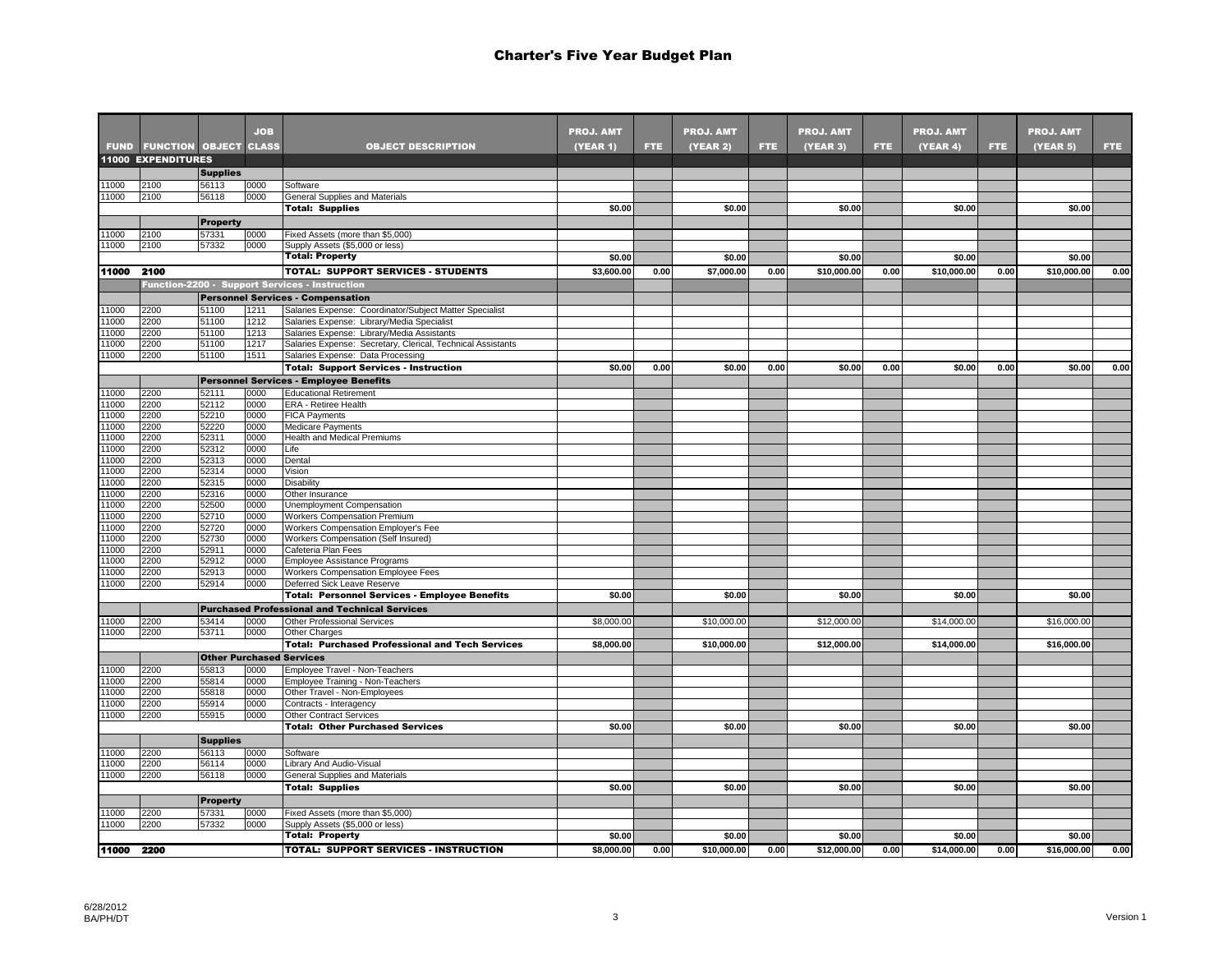|              |                                       |                 | <b>JOB</b>   |                                                                                                            | <b>PROJ. AMT</b> |      | <b>PROJ. AMT</b> |      | <b>PROJ. AMT</b> |      | <b>PROJ. AMT</b> |      | <b>PROJ. AMT</b> |      |
|--------------|---------------------------------------|-----------------|--------------|------------------------------------------------------------------------------------------------------------|------------------|------|------------------|------|------------------|------|------------------|------|------------------|------|
| <b>FUND</b>  | <b>FUNCTION OBJECT CLASS</b>          |                 |              | <b>OBJECT DESCRIPTION</b>                                                                                  | (YEAR 1)         | FTE. | <b>(YEAR 2)</b>  | FTE. | (YEAR 3)         | FTE. | (YEAR 4)         | FTE. | (YEAR 5)         | FTE. |
|              | <b>11000 EXPENDITURES</b>             |                 |              |                                                                                                            |                  |      |                  |      |                  |      |                  |      |                  |      |
|              |                                       |                 |              | Function-2300 - General Administration                                                                     |                  |      |                  |      |                  |      |                  |      |                  |      |
|              |                                       |                 |              | <b>Personnel Services - Compensation</b>                                                                   |                  |      |                  |      |                  |      |                  |      |                  |      |
| 1000<br>1000 | 2300<br>2300                          | 51100<br>51100  | 1113<br>1114 | Salaries Expense: Administrative Associates                                                                |                  |      |                  |      |                  |      |                  |      |                  |      |
| 1000         | 2300                                  | 51100           | 1217         | Salaries Expense: Administrative Assistants<br>Salaries Expense: Secretary, Clerical, Technical Assistants |                  |      |                  |      |                  |      |                  |      |                  |      |
| 1000         | 2300                                  | 51100           | 1511         | Salaries Expense: Data Processing                                                                          |                  |      |                  |      |                  |      |                  |      |                  |      |
|              |                                       |                 |              | <b>Total: Personnel Services - Compensation</b>                                                            | \$0.00           | 0.00 | \$0.00           | 0.00 | \$0.00           | 0.00 | \$0.00           | 0.00 | \$0.00           | 0.00 |
|              |                                       |                 |              | <b>Personnel Services - Employee Benefits</b>                                                              |                  |      |                  |      |                  |      |                  |      |                  |      |
| 1000         | 2300                                  | 52111           | 0000         | <b>Educational Retirement</b>                                                                              |                  |      |                  |      |                  |      |                  |      |                  |      |
| 1000         | 2300                                  | 52112           | 0000         | ERA - Retiree Health                                                                                       |                  |      |                  |      |                  |      |                  |      |                  |      |
| 1000         | 2300                                  | 52210           | 0000         | <b>FICA Payments</b>                                                                                       |                  |      |                  |      |                  |      |                  |      |                  |      |
| 1000         | 2300                                  | 52220           | 0000         | <b>Medicare Payments</b>                                                                                   |                  |      |                  |      |                  |      |                  |      |                  |      |
| 1000         | 2300                                  | 52311           | 0000         | <b>Health and Medical Premiums</b>                                                                         |                  |      |                  |      |                  |      |                  |      |                  |      |
| 1000         | 2300                                  | 52312           | 0000         | Life                                                                                                       |                  |      |                  |      |                  |      |                  |      |                  |      |
| 1000         | 2300                                  | 52313           | 0000         | Dental                                                                                                     |                  |      |                  |      |                  |      |                  |      |                  |      |
| 1000         | 2300                                  | 52314           | 0000         | Vision                                                                                                     |                  |      |                  |      |                  |      |                  |      |                  |      |
| 1000         | 2300                                  | 52315           | 0000         | Disability                                                                                                 |                  |      |                  |      |                  |      |                  |      |                  |      |
| 1000<br>1000 | 2300<br>2300                          | 52316           | 0000         | Other Insurance                                                                                            |                  |      |                  |      |                  |      |                  |      |                  |      |
| 1000         | 2300                                  | 52500<br>52710  | 0000<br>0000 | Unemployment Compensation<br><b>Workers Compensation Premium</b>                                           |                  |      |                  |      |                  |      |                  |      |                  |      |
| 1000         | 2300                                  | 52720           | 0000         | Workers Compensation Employer's Fee                                                                        |                  |      |                  |      |                  |      |                  |      |                  |      |
| 1000         | 2300                                  | 52730           | 0000         | Workers Compensation (Self Insured)                                                                        |                  |      |                  |      |                  |      |                  |      |                  |      |
| 1000         | 2300                                  | 52911           | 0000         | Cafeteria Plan Fees                                                                                        |                  |      |                  |      |                  |      |                  |      |                  |      |
| 1000         | 2300                                  | 52912           | 0000         | Employee Assistance Programs                                                                               |                  |      |                  |      |                  |      |                  |      |                  |      |
| 1000         | 2300                                  | 52913           | 0000         | Workers Compensation Employee Fees                                                                         |                  |      |                  |      |                  |      |                  |      |                  |      |
| 1000         | 2300                                  | 52914           | 0000         | Deferred Sick Leave Reserve                                                                                |                  |      |                  |      |                  |      |                  |      |                  |      |
|              |                                       |                 |              | <b>Total: Personnel Services - Employee Benefits</b>                                                       | \$0.00           |      | \$0.00           |      | \$0.00           |      | \$0.00           |      | \$0.00           |      |
|              |                                       |                 |              | <b>Purchased Professional and Technical Services</b>                                                       |                  |      |                  |      |                  |      |                  |      |                  |      |
| 1000         | 2300                                  | 53411           | 0000         | Auditing                                                                                                   | \$12,000.00      |      | \$13,000.00      |      | \$14,000.00      |      | \$15,000.00      |      | \$16,000.00      |      |
| 1000         | 2300                                  | 53412           | 0000         | <b>Bond/Board Elections</b>                                                                                |                  |      |                  |      |                  |      |                  |      |                  |      |
| 1000         | 2300                                  | 53413           | 0000         | Legal                                                                                                      | \$3,000.00       |      | \$4,000.00       |      | \$5,000.00       |      | \$6,000.00       |      | \$6,000.00       |      |
| 1000         | 2300                                  | 53414           | 0000         | Other Professional Services                                                                                |                  |      |                  |      |                  |      |                  |      |                  |      |
| 1000         | 2300                                  | 53711           | 0000         | Other Charges                                                                                              |                  |      |                  |      |                  |      |                  |      |                  |      |
|              |                                       |                 |              | <b>Total: Purchased Professional and Tech Services</b>                                                     | \$15,000.00      |      | \$17,000.00      |      | \$19,000.00      |      | \$21,000.00      |      | \$22,000.00      |      |
|              |                                       |                 |              | <b>Other Purchased Services</b>                                                                            |                  |      |                  |      |                  |      |                  |      |                  |      |
| 1000         | 2300                                  | 55400           | 0000         | Advertising                                                                                                |                  |      |                  |      |                  |      |                  |      |                  |      |
| 1000         | 2300                                  | 55811           | 0000         | <b>Board Travel</b>                                                                                        |                  |      |                  |      |                  |      |                  |      |                  |      |
| 1000<br>1000 | 2300<br>2300                          | 55812<br>55813  | 0000<br>0000 | <b>Board Training</b>                                                                                      | \$3,000.00       |      | \$3,100.00       |      | \$3,200.00       |      | \$3,300.00       |      | \$3,500.00       |      |
| 1000         | 2300                                  | 55814           | 0000         | Employee Travel - Non-Teachers<br>Employee Training - Non-Teachers                                         |                  |      |                  |      |                  |      |                  |      |                  |      |
| 1000         | 2300                                  | 55818           | 0000         | Other Travel - Non-Employees                                                                               |                  |      |                  |      |                  |      |                  |      |                  |      |
| 1000         | 2300                                  | 55914           | 0000         | Contracts - Interagency                                                                                    |                  |      |                  |      |                  |      |                  |      |                  |      |
| 1000         | 2300                                  | 55915           | 0000         | <b>Other Contract Services</b>                                                                             |                  |      |                  |      |                  |      |                  |      |                  |      |
|              |                                       |                 |              | <b>Total: Other Purchased Services</b>                                                                     | \$3,000.00       |      | \$3,100.00       |      | \$3,200.00       |      | \$3,300.00       |      | \$3,500.00       |      |
|              |                                       | <b>Supplies</b> |              |                                                                                                            |                  |      |                  |      |                  |      |                  |      |                  |      |
| 1000         | 2300                                  | 56113           | 0000         | Software                                                                                                   |                  |      |                  |      |                  |      |                  |      |                  |      |
| 1000         | 2300                                  | 56115           | 0000         | <b>Board Expenses</b>                                                                                      |                  |      |                  |      |                  |      |                  |      |                  |      |
| 1000         | 2300                                  | 56118           | 0000         | General Supplies and Materials                                                                             | \$100.00         |      | \$125.00         |      | \$150.00         |      | \$175.00         |      | \$200.00         |      |
|              |                                       |                 |              | <b>Total: Supplies</b>                                                                                     | \$100.00         |      | \$125.00         |      | \$150.00         |      | \$175.00         |      | \$200.00         |      |
|              |                                       | <b>Property</b> |              |                                                                                                            |                  |      |                  |      |                  |      |                  |      |                  |      |
| 1000         | 2300                                  | 57331           | 0000         | Fixed Assets (more than \$5,000)                                                                           |                  |      |                  |      |                  |      |                  |      |                  |      |
| 1000         | 2300                                  | 57332           | 0000         | Supply Assets (\$5,000 or less)                                                                            |                  |      |                  |      |                  |      |                  |      |                  |      |
|              |                                       |                 |              | <b>Total: Property</b>                                                                                     | \$0.00           |      | \$0.00           |      | \$0.00           |      | \$0.00           |      | \$0.00           |      |
| 11000        | 2300                                  |                 |              | <b>TOTAL: GENERAL ADMINISTRATION</b>                                                                       | \$18,100.00      | 0.00 | \$20,225.00      | 0.00 | \$22,350.00      | 0.00 | \$24,475.00      | 0.00 | \$25,700.00      | 0.00 |
|              | Function-2400 - School Administration |                 |              |                                                                                                            |                  |      |                  |      |                  |      |                  |      |                  |      |
|              |                                       |                 |              | <b>Personnel Services - Compensation</b>                                                                   |                  |      |                  |      |                  |      |                  |      |                  |      |
| 1000         | 2400                                  | 51100           | 1112         | Salaries Expense: Principal                                                                                |                  |      |                  |      |                  | 0.50 |                  |      |                  |      |
| 1000         | 2400                                  | 51100           | 1211         | Salaries Expense: Coordinator/Subject Matter Specialist                                                    | \$45,000.00      | 0.50 | \$49,000.00      | 0.50 | \$50,000.00      |      | \$52,700.00      |      | \$55,480.00      |      |
| 1000         | 2400                                  | 51100           | 1217         | Salaries Expense: Secretary, Clerical, Technical Assistants                                                | \$25,000.00      | 1.00 | \$25,000.00      | 1.00 | \$38,625.00      | 1.50 | \$52,936.00      | 2.00 | \$54,524.00      | 2.00 |
| 1000         | 2400                                  | 51100           | 1511         | Salaries Expense: Data Processing                                                                          |                  |      |                  |      |                  |      |                  |      |                  |      |
|              |                                       |                 |              | <b>Total: Personnel Services - Compensation</b>                                                            | \$70,000.00      | 1.50 | \$74,000.00      | 1.50 | \$88,625.00      | 2.00 | \$105,636.00     | 2.00 | \$110,004.00     | 2.00 |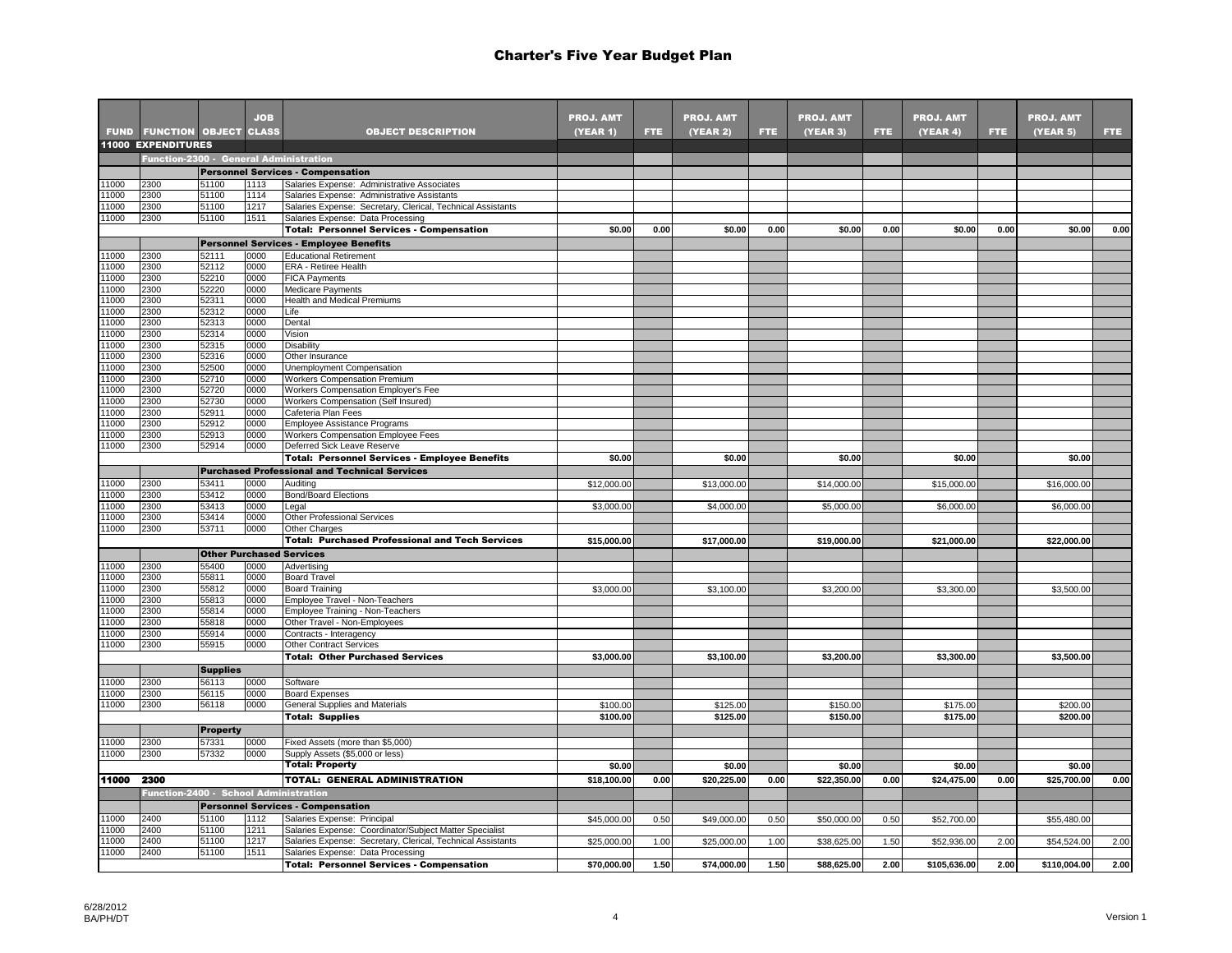|                                      |                                         |                 | <b>JOB</b>   |                                                                                      | <b>PROJ. AMT</b>         |      | <b>PROJ. AMT</b>         |      | <b>PROJ. AMT</b>         |      | <b>PROJ. AMT</b>          |            | <b>PROJ. AMT</b>          |            |
|--------------------------------------|-----------------------------------------|-----------------|--------------|--------------------------------------------------------------------------------------|--------------------------|------|--------------------------|------|--------------------------|------|---------------------------|------------|---------------------------|------------|
|                                      | <b>FUND FUNCTION OBJECT CLASS</b>       |                 |              | <b>OBJECT DESCRIPTION</b>                                                            | <b>(YEAR 1)</b>          | FTE. | (YEAR 2)                 | FTE. | (YEAR 3)                 | FTE. | (YEAR 4)                  | <b>FTE</b> | (YEAR 5)                  | <b>FTE</b> |
|                                      | <b>11000 EXPENDITURES</b>               |                 |              |                                                                                      |                          |      |                          |      |                          |      |                           |            |                           |            |
|                                      |                                         |                 |              | <b>Personnel Services - Employee Benefits</b>                                        |                          |      |                          |      |                          |      |                           |            |                           |            |
| 11000<br>11000                       | 2400<br>2400                            | 52111<br>52112  | 0000<br>0000 | <b>Educational Retirement</b><br>ERA - Retiree Health                                | \$7,630.00<br>\$1,400.00 |      | \$8,066.00<br>\$1,480.00 |      | \$9,660.00<br>\$1,773.00 |      | \$11,514.00<br>\$2,113.00 |            | \$11,990.00<br>\$2,200.00 |            |
| 11000                                | 2400                                    | 52210           | 0000         | <b>FICA Payments</b>                                                                 | \$4,340.00               |      | \$4,588.00               |      | \$5,495.00               |      | \$6,549.00                |            | \$6,820.00                |            |
| 11000                                | 2400                                    | 52220           | 0000         | <b>Medicare Payments</b>                                                             | \$1,015.00               |      | \$1,073.00               |      | \$1,285.00               |      | \$1,532.00                |            | \$1,595.00                |            |
| 11000                                | 2400                                    | 52311           | 0000         | Health and Medical Premiums                                                          | \$7,525.00               |      | \$7,955.00               |      | \$9,527.00               |      | \$11,356.00               |            | \$11,825.00               |            |
| 11000                                | 2400                                    | 52312           | 0000         | Life                                                                                 | \$287.00                 |      | \$303.00                 |      | \$363.00                 |      | \$433.00                  |            | \$451.00                  |            |
| 11000                                | 2400                                    | 52313           | 0000         | Dental                                                                               | \$658.00                 |      | \$696.00                 |      | \$833.00                 |      | \$993.00                  |            | \$1,034.00                |            |
| 11000<br>11000                       | 2400<br>2400                            | 52314<br>52315  | 0000<br>0000 | Vision<br>Disability                                                                 | \$84.00<br>\$42.00       |      | \$89.00<br>\$44.00       |      | \$106.00<br>\$53.00      |      | \$127.00<br>\$63.00       |            | \$132.00<br>\$66.00       |            |
| 11000                                | 2400                                    | 52316           | 0000         | Other Insurance                                                                      | \$0.00                   |      | \$0.00                   |      | \$0.00                   |      | \$0.00                    |            | \$0.00                    |            |
| 11000                                | 2400                                    | 52500           | 0000         | Unemployment Compensation                                                            | \$14.00                  |      | \$15.00                  |      | \$18.00                  |      | \$21.00                   |            | \$22.00                   |            |
| 11000                                | 2400                                    | 52710           | 0000         | <b>Workers Compensation Premium</b>                                                  | \$462.00                 |      | \$488.00                 |      | \$585.00                 |      | \$697.00                  |            | \$726.00                  |            |
| 11000                                | 2400                                    | 52720           | 0000         | Workers Compensation Employer's Fee                                                  |                          |      |                          |      |                          |      |                           |            |                           |            |
| 11000                                | 2400                                    | 52730           | 0000         | Workers Compensation (Self Insured)                                                  |                          |      |                          |      |                          |      |                           |            |                           |            |
| 11000                                | 2400                                    | 52911           | 0000         | Cafeteria Plan Fees                                                                  |                          |      |                          |      |                          |      |                           |            |                           |            |
| 11000<br>11000                       | 2400<br>2400                            | 52912<br>52913  | 0000<br>0000 | Employee Assistance Programs<br>Workers Compensation Employee Fees                   |                          |      |                          |      |                          |      |                           |            |                           |            |
| 11000                                | 2400                                    | 52914           | 0000         | Deferred Sick Leave Reserve                                                          |                          |      |                          |      |                          |      |                           |            |                           |            |
|                                      |                                         |                 |              | <b>Total: Personnel Services - Employee Benefits</b>                                 | \$23,457.00              |      | \$24,797.00              |      | \$29,698.00              |      | \$35,398.00               |            | \$36,861.00               |            |
|                                      |                                         |                 |              | <b>Purchased Professional and Technical Services</b>                                 |                          |      |                          |      |                          |      |                           |            |                           |            |
| 11000                                | 2400                                    | 53414           | 0000         | <b>Other Professional Services</b>                                                   |                          |      |                          |      |                          |      |                           |            |                           |            |
| 11000                                | 2400                                    | 53711           | 0000         | Other Charges                                                                        |                          |      |                          |      |                          |      |                           |            |                           |            |
|                                      |                                         |                 |              |                                                                                      |                          |      |                          |      |                          |      |                           |            |                           |            |
|                                      |                                         |                 |              | <b>Total: Purchased Professional and Technical Services</b>                          | \$0.00                   |      | \$0.00                   |      | \$0.00                   |      | \$0.00                    |            | \$0.00                    |            |
|                                      |                                         |                 |              | <b>Other Purchased Services</b>                                                      |                          |      |                          |      |                          |      |                           |            |                           |            |
| 11000                                | 2400                                    | 55813           | 0000         | Employee Travel - Non-Teachers                                                       | \$1,000.00               |      | \$2,500.00               |      | \$2,500.00               |      | \$2,500.00                |            | \$3,000.00                |            |
| 11000                                | 2400                                    | 55814           | 0000         | Employee Training - Non-Teachers                                                     | \$1,000.00               |      | \$2,000.00               |      | \$2,000.00               |      | \$2,000.00                |            | \$2,500.00                |            |
| 11000                                | 2400                                    | 55914           | 0000         | Contracts - Interagency                                                              |                          |      |                          |      |                          |      |                           |            |                           |            |
| 11000                                | 2400                                    | 55915           | 0000         | <b>Other Contract Services</b>                                                       | \$10,000.00              |      | \$13,000.00              |      | \$14,000.00              |      | \$14,000.00               |            | \$14,000.00               |            |
|                                      |                                         |                 |              | <b>Total: Other Purchased Services</b>                                               | \$12,000.00              |      | \$17,500.00              |      | \$18,500.00              |      | \$18,500.00               |            | \$19,500.00               |            |
|                                      |                                         | <b>Supplies</b> |              |                                                                                      |                          |      |                          |      |                          |      |                           |            |                           |            |
| 11000<br>11000                       | 2400<br>2400                            | 56113<br>56118  | 0000<br>0000 | Software<br>General Supplies and Materials                                           | \$1,000.00<br>\$3,500.00 |      | \$1,500.00<br>\$4,500.00 |      | \$2,000.00<br>\$4,500.00 |      | \$2,500.00<br>\$5,000.00  |            | \$3,000.00<br>\$5,000.00  |            |
|                                      |                                         |                 |              | <b>Total: Supplies</b>                                                               | \$4,500.00               |      | \$6,000.00               |      | \$6,500.00               |      | \$7,500.00                |            | \$8,000.00                |            |
|                                      |                                         | <b>Property</b> |              |                                                                                      |                          |      |                          |      |                          |      |                           |            |                           |            |
| 11000                                | 2400                                    | 57331           | 0000         | Fixed Assets (more than \$5,000)                                                     |                          |      |                          |      |                          |      |                           |            |                           |            |
| 11000                                | 2400                                    | 57332           | 0000         | Supply Assets (\$5,000 or less)                                                      |                          |      |                          |      |                          |      |                           |            |                           |            |
|                                      |                                         |                 |              | <b>Total: Property</b>                                                               | \$0.00                   |      | \$0.00                   |      | \$0.00                   |      | \$0.00                    |            | \$0.00                    |            |
| 11000                                | 2400                                    |                 |              | <b>TOTAL: SCHOOL ADMINISTRATION</b>                                                  | \$109,957.00             | 1.50 | \$122,297.00             | 1.50 | \$143,323.00             | 2.00 | \$167,034.00              | 2.00       | \$174,365.00              | 2.00       |
|                                      | <b>Function-2500 - Central Services</b> |                 |              |                                                                                      |                          |      |                          |      |                          |      |                           |            |                           |            |
|                                      |                                         |                 |              | <b>Personnel Services - Compensation</b>                                             |                          |      |                          |      |                          |      |                           |            |                           |            |
| 11000                                | 2500                                    | 51100           | 1113         | Salaries Expense: Administrative Associates                                          |                          |      |                          |      | \$50,000.00              | 1.00 | \$51,500.00               | 1.00       | \$53,000.00               | 1.00       |
| 11000                                | 2500                                    | 51100           | 1114         | Salaries Expense: Administrative Assistants                                          |                          |      |                          |      |                          |      |                           |            |                           |            |
| 11000                                | 2500                                    | 51100           | 1115         | Salaries Expense: Assoc. Supt.-Fin./Business Manager                                 | \$30,000.00              | 1.00 | \$31,000.00              | 1.00 | \$32,000.00              | 1.00 | \$32,900.00               | 1.00       | \$33,950.00               | 1.00       |
| 11000                                | 2500                                    | 51100           | 1217         | Salaries Expense: Secretary, Clerical, Technical Assistants                          |                          |      |                          |      |                          | 1.00 |                           | 1.00       |                           | 1.00       |
| 11000<br>11000                       | 2500                                    | 51100<br>51100  | 1220         | Salaries Expense: Business Office Support                                            |                          |      |                          |      |                          |      |                           |            |                           |            |
|                                      | 2500                                    |                 | 1511         | Salaries Expense: Data Processing<br><b>Total: Personnel Services - Compensation</b> | \$30,000.00              | 1.00 | \$31,000.00              | 1.00 | \$82,000.00              | 3.00 | \$84,400.00               | 3.00       | \$86,950.00               | 3.00       |
|                                      |                                         |                 |              | <b>Personnel Services - Employee Benefits</b>                                        |                          |      |                          |      |                          |      |                           |            |                           |            |
| 11000                                | 2500                                    | 52111           | 0000         | <b>Educational Retirement</b>                                                        | \$3,270.00               |      | \$3,379.00               |      | \$8,938.00               |      | \$9,200.00                |            | \$9,478.00                |            |
| 11000                                | 2500                                    | 52112           | 0000         | ERA - Retiree Health                                                                 | \$600.00                 |      | \$620.00                 |      | \$1,640.00               |      | \$1,688.00                |            | \$1,739.00                |            |
| 11000                                | 2500                                    | 52210           | 0000         | <b>FICA Payments</b>                                                                 | \$1,860.00               |      | \$1,922.00               |      | \$5,084.00               |      | \$5,233.00                |            | \$5,391.00                |            |
| 11000                                | 2500                                    | 52220           | 0000         | Medicare Payments                                                                    | \$435.00                 |      | \$450.00                 |      | \$1,189.00               |      | \$1,224.00                |            | \$1,261.00                |            |
| 11000                                | 2500                                    | 52311           | 0000         | Health and Medical Premiums                                                          | \$3,225.00               |      | \$3,333.00               |      | \$8,815.00               |      | \$9,073.00                |            | \$9,347.00                |            |
| 11000                                | 2500                                    | 52312           | 0000         | Life                                                                                 | \$123.00                 |      | \$127.00                 |      | \$336.00                 |      | \$346.00                  |            | \$356.00                  |            |
| 11000                                | 2500                                    | 52313           | 0000         | Dental                                                                               | \$282.00                 |      | \$291.00                 |      | \$771.00                 |      | \$793.00                  |            | \$817.00                  |            |
| 11000                                | 2500                                    | 52314           | 0000<br>0000 | Vision<br><b>Disability</b>                                                          | \$36.00                  |      | \$37.00                  |      | \$98.00                  |      | \$101.00                  |            | \$104.00                  |            |
| 11000<br>11000                       | 2500<br>2500                            | 52315<br>52316  | 0000         | Other Insurance                                                                      | \$18.00<br>\$0.00        |      | \$19.00<br>\$0.00        |      | \$49.00<br>\$0.00        |      | \$51.00<br>\$0.00         |            | \$52.00<br>\$0.00         |            |
| 11000                                | 2500                                    | 52500           | 0000         | <b>Unemployment Compensation</b>                                                     | \$6.00                   |      | \$6.00                   |      | \$16.00                  |      | \$17.00                   |            | \$17.00                   |            |
| 11000                                | 2500                                    | 52710           | 0000         | Workers Compensation Premium                                                         | \$198.00                 |      | \$205.00                 |      | \$541.00                 |      | \$557.00                  |            | \$574.00                  |            |
| 11000                                | 2500                                    | 52720           | 0000         | Workers Compensation Employer's Fee                                                  |                          |      |                          |      |                          |      |                           |            |                           |            |
| 11000                                | 2500                                    | 52730           | 0000         | Workers Compensation (Self Insured)                                                  |                          |      |                          |      |                          |      |                           |            |                           |            |
|                                      |                                         | 52911           | 0000         | Cafeteria Plan Fees                                                                  |                          |      |                          |      |                          |      |                           |            |                           |            |
| 11000                                | 2500                                    |                 |              |                                                                                      |                          |      |                          |      |                          |      |                           |            |                           |            |
|                                      | 2500                                    | 52912           | 0000         | Employee Assistance Programs                                                         |                          |      |                          |      |                          |      |                           |            |                           |            |
|                                      | 2500                                    | 52913           | 0000         | Workers Compensation Employee Fees                                                   |                          |      |                          |      |                          |      |                           |            |                           |            |
| 11000<br>11000<br>11000<br>6/23/2012 | 2500                                    | 52914           | 0000         | Deferred Sick Leave Reserve<br><b>Total: Personnel Services - Employee Benefits</b>  | \$10,053.00              |      | \$10,389.00              |      | \$27,477.00              |      | \$28,283.00               |            | \$29,136.00               |            |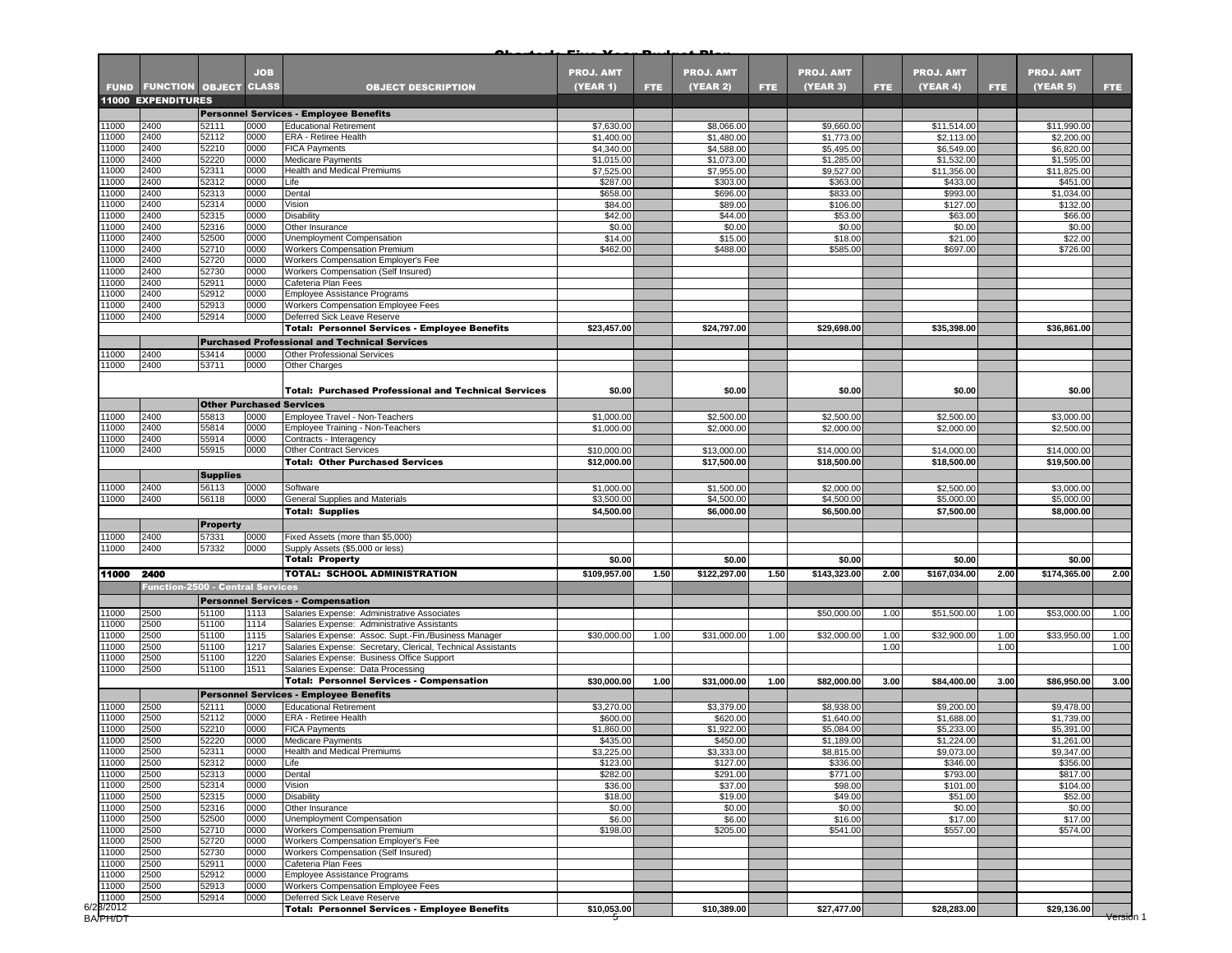|                    |                             |                                 | <b>JOB</b>   |                                                                                                              | <b>PROJ. AMT</b>         |      | <b>PROJ. AMT</b>          |      | <b>PROJ. AMT</b>          |      | <b>PROJ. AMT</b>          |            | <b>PROJ. AMT</b>          |      |
|--------------------|-----------------------------|---------------------------------|--------------|--------------------------------------------------------------------------------------------------------------|--------------------------|------|---------------------------|------|---------------------------|------|---------------------------|------------|---------------------------|------|
|                    | <b>FUND FUNCTION OBJECT</b> |                                 | <b>CLASS</b> | <b>OBJECT DESCRIPTION</b>                                                                                    | <b>(YEAR 1)</b>          | FTE. | <b>(YEAR 2)</b>           | FTE. | (YEAR 3)                  | FTE. | (YEAR 4)                  | <b>FTE</b> | (YEAR 5)                  | FTE. |
|                    | <b>11000 EXPENDITURES</b>   |                                 |              | <b>Purchased Professional and Technical Services</b>                                                         |                          |      |                           |      |                           |      |                           |            |                           |      |
| 11000              | 2500                        | 53414                           | 0000         | <b>Other Professional Services</b>                                                                           |                          |      |                           |      |                           |      |                           |            |                           |      |
| 11000              | 2500                        | 53711                           | 0000         | Other Charges                                                                                                |                          |      |                           |      |                           |      |                           |            |                           |      |
|                    |                             |                                 |              | <b>Total: Purchased Professional and Technical Services</b>                                                  | \$0.00                   |      | \$0.00                    |      | \$0.00                    |      | \$0.00                    |            | \$0.00                    |      |
|                    |                             | <b>Other Purchased Services</b> |              |                                                                                                              |                          |      |                           |      |                           |      |                           |            |                           |      |
| 11000<br>11000     | 2500<br>2500                | 55400<br>55813                  | 0000<br>0000 | Advertising<br>Employee Travel - Non-Teachers                                                                | \$5,000.00<br>\$1,000.00 |      | \$10,000.00<br>\$1,500.00 |      | \$10,000.00<br>\$1,800.00 |      | \$11,000.00<br>\$2,000.00 |            | \$12,000.00<br>\$2,200.00 |      |
| 1000               | 2500                        | 55814                           | 0000         | Employee Training - Non-Teachers                                                                             |                          |      |                           |      |                           |      |                           |            |                           |      |
| 1000               | 2500                        | 55914                           | 0000         | Contracts - Interagency                                                                                      |                          |      |                           |      |                           |      |                           |            |                           |      |
| 11000              | 2500                        | 55915                           | 0000         | <b>Other Contract Services</b>                                                                               | \$10,000.00              |      | \$20,000.00               |      | \$30,000.00               |      | \$40,000.00               |            | \$50,000.00               |      |
|                    |                             | <b>Supplies</b>                 |              | <b>Total: Other Purchased Services</b>                                                                       | \$16,000.00              |      | \$31,500.00               |      | \$41,800.00               |      | \$53,000.00               |            | \$64,200.00               |      |
| 1000               | 2500                        | 56113                           | 0000         | Software                                                                                                     | \$1,000.00               |      | \$1,500.00                |      | \$2,000.00                |      | \$2,000.00                |            | \$2,200.00                |      |
| 1000               | 2500                        | 56118                           | 0000         | General Supplies and Materials                                                                               | \$3,600.00               |      | \$8,000.00                |      | \$10,000.00               |      | \$12,000.00               |            | \$14,000.00               |      |
|                    |                             |                                 |              | <b>Total: Supplies</b>                                                                                       | \$4,600.00               |      | \$9,500.00                |      | \$12,000.00               |      | \$14,000.00               |            | \$16,200.00               |      |
|                    |                             | <b>Property</b>                 |              |                                                                                                              |                          |      |                           |      |                           |      |                           |            |                           |      |
| 1000               | 2500<br>2500                | 57331                           | 0000         | Fixed Assets (more than \$5,000)                                                                             |                          |      |                           |      |                           |      |                           |            |                           |      |
| 11000              |                             | 57332                           | 0000         | Supply Assets (\$5,000 or less)<br><b>Total: Property</b>                                                    | \$0.00                   |      | \$0.00                    |      | \$0.00                    |      | \$0.00                    |            | \$0.00                    |      |
| 11000              | 2500                        |                                 |              | <b>TOTAL: CENTRAL SERVICES</b>                                                                               | \$60,653.00              | 1.00 | \$82,389.00               | 1.00 | \$163,277.00              | 3.00 | \$179,683.00              | 3.00       | \$196,486.00              | 3.00 |
|                    |                             |                                 |              | Function-2600 - Operation and Maintenance of Plant                                                           |                          |      |                           |      |                           |      |                           |            |                           |      |
|                    |                             |                                 |              | <b>Personnel Services - Compensation</b>                                                                     |                          |      |                           |      |                           |      |                           |            |                           |      |
| 11000              | 2600                        | 51100                           | 1113         | Salaries Expense: Administrative Associates                                                                  |                          |      |                           |      |                           |      |                           |            |                           |      |
| 1000               | 2600                        | 51100                           | 1114         | Salaries Expense: Administrative Assistants                                                                  |                          |      |                           |      |                           |      |                           |            |                           |      |
| 11000<br>11000     | 2600<br>2600                | 51100<br>51100                  | 1217<br>1219 | Salaries Expense: Secretary, Clerical, Technical Assistants<br>Salaries Expense: Duty Personnel              |                          |      |                           |      |                           |      |                           |            |                           |      |
| 11000              | 2600                        | 51100                           | 1614         | Salaries Expense: Maintenance                                                                                |                          |      |                           |      |                           |      |                           |            |                           |      |
| 11000              | 2600                        | 51100                           | 1615         | Salaries Expense: Custodial                                                                                  | \$8,000.00               | 0.50 | \$20,800.00               | 1.00 | \$32,136.00               | 1.50 | \$44,133.00               | 2.00       | \$45,456.00               | 2.00 |
| 1000               | 2600                        | 51100                           | 1623         | Salaries Expense: Crosswalk Guards                                                                           |                          |      |                           |      |                           |      |                           |            |                           |      |
|                    |                             |                                 |              | <b>Total: Personnel Services - Compensation</b><br>Personnel Services - Employee Benefits                    | \$8,000.00               | 0.50 | \$20,800.00               | 1.00 | \$32,136.00               | 1.50 | \$44,133.00               | 2.00       | \$45,456.00               | 2.00 |
| 11000              | 2600                        | 52111                           | 0000         | <b>Educational Retirement</b>                                                                                |                          |      |                           |      |                           |      |                           |            |                           |      |
| 11000              | 2600                        | 52112                           | 0000         | ERA - Retiree Health                                                                                         |                          |      |                           |      |                           |      |                           |            |                           |      |
| 1000               | 2600                        | 52210                           | 0000         | <b>FICA Payments</b>                                                                                         | \$496.00                 |      | \$1,290.00                |      | \$1,992.00                |      | \$2,736.00                |            | \$2,818.00                |      |
| 11000<br>11000     | 2600<br>2600                | 52220<br>52311                  | 0000<br>0000 | <b>Medicare Payments</b><br>Health and Medical Premiums                                                      | \$116.00                 |      | \$302.00                  |      | \$466.00                  |      | \$640.00                  |            | \$659.00                  |      |
| 11000              | 2600                        | 52312                           | 0000         | Life                                                                                                         |                          |      |                           |      |                           |      |                           |            |                           |      |
| 11000              | 2600                        | 52313                           | 0000         | Dental                                                                                                       |                          |      |                           |      |                           |      |                           |            |                           |      |
| 1000               | 2600                        | 52314                           | 0000         | Vision                                                                                                       |                          |      |                           |      |                           |      |                           |            |                           |      |
| 11000<br>11000     | 2600<br>2600                | 52315<br>52316                  | 0000<br>0000 | Disability<br>Other Insurance                                                                                |                          |      |                           |      |                           |      |                           |            |                           |      |
| 11000              | 2600                        | 52500                           | 0000         | Unemployment Compensation                                                                                    | \$16.00                  |      | \$42.00                   |      | \$64.00                   |      | \$88.00                   |            | \$91.00                   |      |
| 11000              | 2600                        | 52710                           | 0000         | Workers Compensation Premium                                                                                 | \$80.00                  |      | \$137.00                  |      | \$212.00                  |      | \$291.00                  |            | \$300.00                  |      |
| 1000               | 2600                        | 52720                           | 0000         | Workers Compensation Employer's Fee                                                                          |                          |      |                           |      |                           |      |                           |            |                           |      |
| 11000<br>11000     | 2600<br>2600                | 52730<br>52911                  | 0000<br>0000 | Workers Compensation (Self Insured)<br>Cafeteria Plan Fees                                                   |                          |      |                           |      |                           |      |                           |            |                           |      |
| 1000               | 2600                        | 52912                           | 0000         | Employee Assistance Programs                                                                                 |                          |      |                           |      |                           |      |                           |            |                           |      |
| 11000              | 2600                        | 52913                           | 0000         | Workers Compensation Employee Fees                                                                           |                          |      |                           |      |                           |      |                           |            |                           |      |
| 1000               | 2600                        | 52914                           | 0000         | Deferred Sick Leave Reserve                                                                                  |                          |      |                           |      |                           |      |                           |            |                           |      |
|                    |                             |                                 |              | <b>Total: Personnel Services - Employee Benefits</b><br><b>Purchased Professional and Technical Services</b> | \$708.00                 |      | \$1,771.00                |      | \$2,734.00                |      | \$3,755.00                |            | \$3,868.00                |      |
| 1000               | 2600                        | 53711                           | 0000         | Other Charges                                                                                                |                          |      |                           |      |                           |      |                           |            |                           |      |
|                    |                             |                                 |              | <b>Total: Purchased Professional and Tech Services</b>                                                       | \$0.00                   |      | \$0.00                    |      | \$0.00                    |      | \$0.00                    |            | \$0.00                    |      |
|                    |                             |                                 |              | <b>Purchased Property Services</b>                                                                           |                          |      |                           |      |                           |      |                           |            |                           |      |
| 11000              | 2600                        | 54311                           | 0000         | Maintenance & Repair - Furniture/Fixtures/Equipment                                                          | \$1,200.00               |      | \$2,400.00                |      | \$3,400.00                |      | \$4,400.00                |            | \$5,600.00                |      |
| 11000<br>11000     | 2600<br>2600                | 54312<br>54313                  | 0000<br>0000 | Maintenance & Repair - Buildings and Grounds<br>Maintenance & Repair - Vehicles                              | \$2,400.00               |      | \$4,800.00                |      | \$5,800.00                |      | \$6,800.00                |            | \$7,800.00                |      |
| 11000              | 2600                        | 54411                           | 0000         | Electricity                                                                                                  | \$4,800.00               |      | \$9,600.00                |      | \$14,000.00               |      | \$16,000.00               |            | \$18,000.00               |      |
| 11000              | 2600                        | 54412                           | 0000         | Natural Gas (Buildings)                                                                                      |                          |      |                           |      |                           |      |                           |            |                           |      |
| 11000              | 2600                        | 54413                           | 0000         | Propane/Butane (Buildings)                                                                                   | \$4,600.00               |      | \$9,200.00                |      | \$12,000.00               |      | \$14,000.00               |            | \$16,000.00               |      |
| 11000<br>11000     | 2600<br>2600                | 54414<br>54415                  | 0000<br>0000 | Other Energy (Buildings)                                                                                     |                          |      |                           |      |                           |      |                           |            |                           |      |
| 11000              | 2600                        | 54416                           | 0000         | Water/Sewage<br><b>Communication Services</b>                                                                | \$3,000.00<br>\$3,600.00 |      | \$6,000.00<br>\$5,000.00  |      | \$8,000.00<br>\$6,000.00  |      | \$10,000.00<br>\$7,000.00 |            | \$12,000.00<br>\$8,000.00 |      |
|                    |                             | 54610                           | 0000         | Rental - Land and Buildings                                                                                  | \$138,048.98             |      | \$383,906.23              |      | \$540,199.52              |      | \$478,378.94              |            | \$575,459.55              |      |
| 11000              | 2600                        |                                 |              |                                                                                                              |                          |      |                           |      |                           |      |                           |            |                           |      |
| 11000              | 2600                        | 54620                           | 0000         | Rental - Equipment and Vehicles                                                                              |                          |      |                           |      |                           |      |                           |            |                           |      |
| 11000<br>6/23/2012 | 2600                        | 54630                           | 0000         | Rental - Computers and Related Equipment<br><b>Total: Purchased Property Services</b>                        | \$157,648.98             |      | \$420,906.23              |      | \$589,399.52              |      | \$536,578.94              |            | \$642,859.55              |      |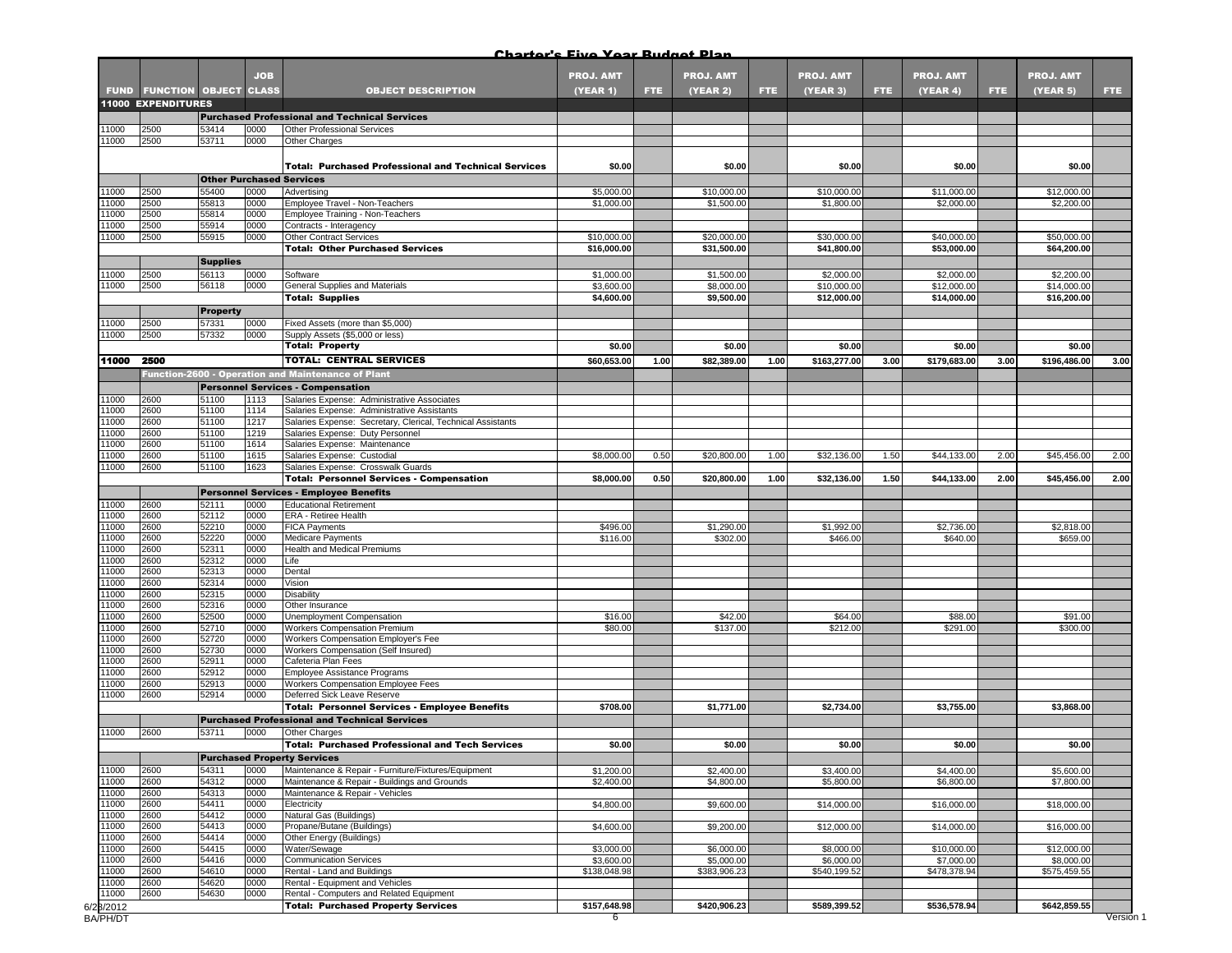|                |                                               |                 | <b>JOB</b>   |                                                                                                         | <b>PROJ. AMT</b>          |      | <b>PROJ. AMT</b>          |            | <b>PROJ. AMT</b>          |      | <b>PROJ. AMT</b>          |      | <b>PROJ. AMT</b>          |      |
|----------------|-----------------------------------------------|-----------------|--------------|---------------------------------------------------------------------------------------------------------|---------------------------|------|---------------------------|------------|---------------------------|------|---------------------------|------|---------------------------|------|
|                | <b>FUND FUNCTION OBJECT CLASS</b>             |                 |              | <b>OBJECT DESCRIPTION</b>                                                                               | <b>(YEAR 1)</b>           | FTE. | <b>(YEAR 2)</b>           | <b>FTE</b> | (YEAR 3)                  | FTE. | (YEAR 4)                  | FTE. | (YEAR 5)                  | FTE. |
|                | <b>11000 EXPENDITURES</b>                     |                 |              |                                                                                                         |                           |      |                           |            |                           |      |                           |      |                           |      |
|                |                                               |                 |              | <b>Other Purchased Services</b>                                                                         |                           |      |                           |            |                           |      |                           |      |                           |      |
| 11000<br>11000 | 2600<br>2600                                  | 55200<br>55813  | 0000<br>0000 | Property/Liability Insurance<br>Employee Travel - Non-Teachers                                          | \$15,000.00<br>\$1,000.00 |      | \$16,000.00<br>\$1,500.00 |            | \$17,000.00<br>\$1,500.00 |      | \$18,000.00<br>\$1,800.00 |      | \$19,000.00<br>\$2,000.00 |      |
| 11000          | 2600                                          | 55814           | 0000         | Employee Training - Non-Teachers                                                                        |                           |      |                           |            |                           |      |                           |      |                           |      |
| 11000          | 2600                                          | 55914           | 0000         | Contracts - Interagency                                                                                 |                           |      |                           |            |                           |      |                           |      |                           |      |
| 11000          | 2600                                          | 55915           | 0000         | <b>Other Contract Services</b>                                                                          |                           |      |                           |            |                           |      |                           |      |                           |      |
|                |                                               |                 |              | <b>Total: Other Purchased Services</b>                                                                  | \$16,000.00               |      | \$17,500.00               |            | \$18,500.00               |      | \$19,800.00               |      | \$21,000.00               |      |
| 1000           |                                               | <b>Supplies</b> |              |                                                                                                         |                           |      |                           |            |                           |      |                           |      |                           |      |
| 11000          | 2600<br>2600                                  | 56113<br>56118  | 0000<br>0000 | Software<br>General Supplies and Materials                                                              | \$4,000.00                |      | \$6,000.00                |            | \$8,000.00                |      | \$10,000.00               |      | \$12,000.00               |      |
| 11000          | 2600                                          | 56210           | 0000         | Natural Gas (Vehicles)                                                                                  |                           |      |                           |            |                           |      |                           |      |                           |      |
| 11000          | 2600                                          | 56211           | 0000         | Gasoline                                                                                                |                           |      |                           |            |                           |      |                           |      |                           |      |
| 11000          | 2600                                          | 56212           | 0000         | Diesel Fuel                                                                                             |                           |      |                           |            |                           |      |                           |      |                           |      |
| 11000<br>11000 | 2600<br>2600                                  | 56213<br>56214  | 0000<br>0000 | Propane (Vehicles)<br>Lubricants/Anti-Freeze                                                            |                           |      |                           |            |                           |      |                           |      |                           |      |
| 1000           | 2600                                          | 56215           | 0000         | Tires/Tubes                                                                                             |                           |      |                           |            |                           |      |                           |      |                           |      |
| 11000          | 2600                                          | 56216           | 0000         | Maintenance Supplies/Parts                                                                              | \$1,000.00                |      | \$2,000.00                |            | \$3,000.00                |      | \$4,000.00                |      | \$5,000.00                |      |
|                |                                               |                 |              | <b>Total: Supplies</b>                                                                                  | \$5,000.00                |      | \$8,000.00                |            | \$11,000.00               |      | \$14,000.00               |      | \$17,000.00               |      |
|                |                                               | <b>Property</b> |              |                                                                                                         |                           |      |                           |            |                           |      |                           |      |                           |      |
| 11000          | 2600                                          | 57331           | 0000         | Fixed Assets (more than \$5,000)                                                                        | \$10,000.00               |      | \$10,000.00               |            | \$10,000.00               |      | \$10,000.00               |      | \$10,000.00               |      |
| 11000          | 2600                                          | 57332           | 0000         | Supply Assets (\$5,000 or less)                                                                         | \$3,000.00                |      | \$3,000.00                |            | \$4,000.00                |      | \$5,000.00                |      | \$6,000.00                |      |
|                |                                               |                 |              | <b>Total: Property</b>                                                                                  | \$13,000.00               |      | \$13,000.00               |            | \$14,000.00               |      | \$15,000.00               |      | \$16,000.00               |      |
| 11000          | 2600                                          |                 |              | TOTAL: OPERATION AND MAINTENANCE OF PLANT                                                               | \$200,356.98              | 0.50 | \$481,977.23              | 1.00       | \$667,769.52              | 1.50 | \$633,266.94              | 2.00 | \$746,183.55              | 2.00 |
|                | <b>Function-2700 - Student Transportation</b> |                 |              |                                                                                                         |                           |      |                           |            |                           |      |                           |      |                           |      |
|                |                                               |                 |              | <b>Personnel Services - Compensation</b>                                                                |                           |      |                           |            |                           |      |                           |      |                           |      |
| 11000          | 2700                                          | 51100           | 1113         | Salaries Expense: Administrative Associates                                                             |                           |      |                           |            |                           |      |                           |      |                           |      |
| 11000          | 2700                                          | 51100           | 1114         | Salaries Expense: Administrative Assistants                                                             |                           |      |                           |            |                           |      |                           |      |                           |      |
| 1000<br>11000  | 2700<br>2700                                  | 51100<br>51100  | 1217<br>1319 | Salaries Expense: Secretary, Clerical, Technical Assistants<br>Salaries Expense: Special Ed. Assistants |                           |      |                           |            |                           |      |                           |      |                           |      |
|                |                                               |                 |              | <b>Total: Personnel Services - Compensation</b>                                                         | \$0.00                    | 0.00 | \$0.00                    | 0.00       | \$0.00                    | 0.00 | \$0.00                    | 0.00 | \$0.00                    | 0.00 |
|                |                                               |                 |              | <b>Personnel Services - Employee Benefits</b>                                                           |                           |      |                           |            |                           |      |                           |      |                           |      |
| 11000          | 2700                                          | 52111           | 0000         | <b>Educational Retirement</b>                                                                           |                           |      |                           |            |                           |      |                           |      |                           |      |
| 11000          | 2700                                          | 52112           | 0000         | ERA - Retiree Health                                                                                    |                           |      |                           |            |                           |      |                           |      |                           |      |
| 11000          | 2700                                          | 52210           | 0000         | <b>FICA Payments</b>                                                                                    |                           |      |                           |            |                           |      |                           |      |                           |      |
| 11000<br>11000 | 2700                                          | 52220<br>52311  | 0000<br>0000 | <b>Medicare Payments</b><br><b>Health and Medical Premiums</b>                                          |                           |      |                           |            |                           |      |                           |      |                           |      |
| 11000          | 2700<br>2700                                  | 52312           | 0000         | Life                                                                                                    |                           |      |                           |            |                           |      |                           |      |                           |      |
| 11000          | 2700                                          | 52313           | 0000         | Dental                                                                                                  |                           |      |                           |            |                           |      |                           |      |                           |      |
| 11000          | 2700                                          | 52314           | 0000         | Vision                                                                                                  |                           |      |                           |            |                           |      |                           |      |                           |      |
| 11000          | 2700                                          | 52315           | 0000         | <b>Disability</b>                                                                                       |                           |      |                           |            |                           |      |                           |      |                           |      |
| 11000          | 2700                                          | 52316           | 0000         | Other Insurance                                                                                         |                           |      |                           |            |                           |      |                           |      |                           |      |
| 11000<br>11000 | 2700<br>2700                                  | 52500<br>52710  | 0000<br>0000 | Unemployment Compensation<br>Workers Compensation Premium                                               |                           |      |                           |            |                           |      |                           |      |                           |      |
| 11000          | 2700                                          | 52720           | 0000         | Workers Compensation Employer's Fee                                                                     |                           |      |                           |            |                           |      |                           |      |                           |      |
| 11000          | 2700                                          | 52730           | 0000         | Workers Compensation (Self Insured)                                                                     |                           |      |                           |            |                           |      |                           |      |                           |      |
| 11000          | 2700                                          | 52911           | 0000         | Cafeteria Plan Fees                                                                                     |                           |      |                           |            |                           |      |                           |      |                           |      |
| 11000          | 2700                                          | 52912           | 0000         | Employee Assistance Programs                                                                            |                           |      |                           |            |                           |      |                           |      |                           |      |
| 11000<br>11000 | 2700<br>2700                                  | 52913<br>52914  | 0000<br>0000 | Workers Compensation Employee Fees<br>Deferred Sick Leave Reserve                                       |                           |      |                           |            |                           |      |                           |      |                           |      |
|                |                                               |                 |              | <b>Total: Personnel Services - Employee Benefits</b>                                                    | \$0.00                    |      | \$0.00                    |            | \$0.00                    |      | \$0.00                    |      | \$0.00                    |      |
|                |                                               |                 |              | <b>Purchased Professional and Technical Services</b>                                                    |                           |      |                           |            |                           |      |                           |      |                           |      |
| 11000          | 2700                                          | 53711           | 0000         | <b>Other Charges</b>                                                                                    |                           |      |                           |            |                           |      |                           |      |                           |      |
|                |                                               |                 |              |                                                                                                         |                           |      |                           |            |                           |      |                           |      |                           |      |
|                |                                               |                 |              | <b>Total: Purchased Professional and Technical Services</b>                                             | \$0.00                    |      | \$0.00                    |            | \$0.00                    |      | \$0.00                    |      | \$0.00                    |      |
|                |                                               |                 |              | <b>Purchased Property Services</b>                                                                      |                           |      |                           |            |                           |      |                           |      |                           |      |
| 11000<br>11000 | 2700<br>2700                                  | 55111<br>55112  | 0000<br>0000 | Transportation Per-Capita Feeders<br><b>Transportation Contractors</b>                                  |                           |      |                           |            |                           |      |                           |      |                           |      |
|                |                                               |                 |              | <b>Total: Purchased Property Services</b>                                                               | \$0.00                    |      | \$0.00                    |            | \$0.00                    |      | \$0.00                    |      | \$0.00                    |      |
| 11000          | - 2700                                        |                 |              | <b>TOTAL: STUDENT TRANSPORTATION</b>                                                                    | \$0.00                    | 0.00 | \$0.00                    | 0.00       | \$0.00                    | 0.00 | \$0.00                    | 0.00 | \$0.00                    | 0.00 |
| 11000          | 2000                                          |                 |              | <b>TOTAL: SUPPORT SERVICES</b>                                                                          | \$400,666.98              | 3.00 | \$723,888.23              | 3.50       | \$1,018,719.52            | 6.50 | \$1,028,458.94            | 7.00 | \$1,168,734.55            | 7.00 |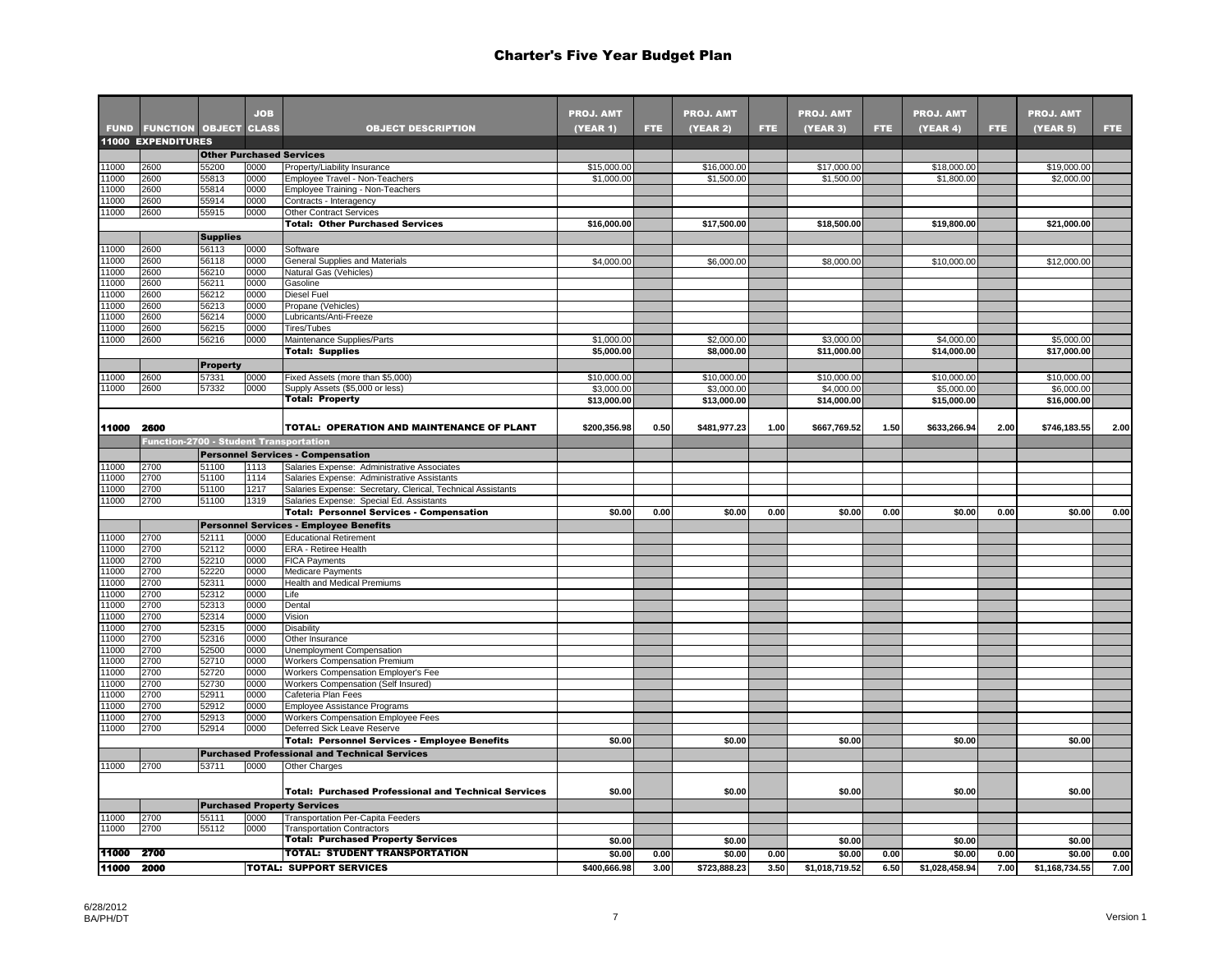|                |                                                |                                 | <b>JOB</b>   |                                                                                            | <b>PROJ. AMT</b> |      | <b>PROJ. AMT</b> |            | <b>PROJ. AMT</b> |      | <b>PROJ. AMT</b> |      | <b>PROJ. AMT</b> |      |
|----------------|------------------------------------------------|---------------------------------|--------------|--------------------------------------------------------------------------------------------|------------------|------|------------------|------------|------------------|------|------------------|------|------------------|------|
|                | <b>FUND FUNCTION OBJECT CLASS</b>              |                                 |              | <b>OBJECT DESCRIPTION</b>                                                                  | (YEAR 1)         | FTE. | (YEAR 2)         | <b>FTE</b> | (YEAR 3)         | FTE. | (YEAR 4)         | FTE. | (YEAR 5)         | FTE. |
|                | <b>11000 EXPENDITURES</b>                      |                                 |              |                                                                                            |                  |      |                  |            |                  |      |                  |      |                  |      |
|                |                                                |                                 |              | <b>Function-3100 - Food Service Operations</b>                                             |                  |      |                  |            |                  |      |                  |      |                  |      |
|                |                                                |                                 |              | <b>Personnel Services - Compensation</b>                                                   |                  |      |                  |            |                  |      |                  |      |                  |      |
| 11000<br>11000 | 3100<br>3100                                   | 51100<br>51100                  | 1113<br>1114 | Salaries Expense: Administrative Associates<br>Salaries Expense: Administrative Assistants |                  |      |                  |            |                  |      |                  |      |                  |      |
| 11000          | 3100                                           | 51100                           | 1217         | Salaries Expense: Secretary, Clerical, Technical Assistants                                |                  |      |                  |            |                  |      |                  |      |                  |      |
| 11000          | 3100                                           | 51100                           | 1617         | Salaries Expense: Food Service                                                             |                  |      |                  |            |                  |      |                  |      |                  |      |
|                |                                                |                                 |              | <b>Total: Personnel Services - Compensation</b>                                            | \$0.00           | 0.00 | \$0.00           | 0.00       | \$0.00           | 0.00 | \$0.00           | 0.00 | \$0.00           | 0.00 |
|                |                                                |                                 |              | <b>Personnel Services - Employee Benefits</b>                                              |                  |      |                  |            |                  |      |                  |      |                  |      |
| 11000          | 3100                                           | 52111                           | 0000         | <b>Educational Retirement</b>                                                              |                  |      |                  |            |                  |      |                  |      |                  |      |
| 11000<br>11000 | 3100<br>3100                                   | 52112<br>52210                  | 0000<br>0000 | ERA - Retiree Health                                                                       |                  |      |                  |            |                  |      |                  |      |                  |      |
| 11000          | 3100                                           | 52220                           | 0000         | <b>FICA Payments</b><br>Medicare Payments                                                  |                  |      |                  |            |                  |      |                  |      |                  |      |
| 11000          | 3100                                           | 52311                           | 0000         | Health and Medical Premiums                                                                |                  |      |                  |            |                  |      |                  |      |                  |      |
| 11000          | 3100                                           | 52312                           | 0000         | Life                                                                                       |                  |      |                  |            |                  |      |                  |      |                  |      |
| 11000          | 3100                                           | 52313                           | 0000         | Dental                                                                                     |                  |      |                  |            |                  |      |                  |      |                  |      |
| 11000          | 3100                                           | 52314                           | 0000         | Vision                                                                                     |                  |      |                  |            |                  |      |                  |      |                  |      |
| 11000          | 3100                                           | 52315                           | 0000         | Disability                                                                                 |                  |      |                  |            |                  |      |                  |      |                  |      |
| 11000<br>11000 | 3100<br>3100                                   | 52316<br>52500                  | 0000<br>0000 | Other Insurance<br>Unemployment Compensation                                               |                  |      |                  |            |                  |      |                  |      |                  |      |
| 11000          | 3100                                           | 52710                           | 0000         | <b>Workers Compensation Premium</b>                                                        |                  |      |                  |            |                  |      |                  |      |                  |      |
| 1000           | 3100                                           | 52720                           | 0000         | Workers Compensation Employer's Fee                                                        |                  |      |                  |            |                  |      |                  |      |                  |      |
| 11000          | 3100                                           | 52730                           | 0000         | <b>Workers Compensation (Self Insured)</b>                                                 |                  |      |                  |            |                  |      |                  |      |                  |      |
| 1000           | 3100                                           | 52911                           | 0000         | Cafeteria Plan Fees                                                                        |                  |      |                  |            |                  |      |                  |      |                  |      |
| 11000          | 3100                                           | 52912                           | 0000         | Employee Assistance Programs                                                               |                  |      |                  |            |                  |      |                  |      |                  |      |
| 11000          | 3100                                           | 52913                           | 0000         | Workers Compensation Employee Fees                                                         |                  |      |                  |            |                  |      |                  |      |                  |      |
| 11000          | 3100                                           | 52914                           | 0000         | Deferred Sick Leave Reserve                                                                |                  |      |                  |            |                  |      |                  |      |                  |      |
|                |                                                |                                 |              | Total: Personnel Services - Employee Benefits                                              | \$0.00           |      | \$0.00           |            | \$0.00           |      | \$0.00           |      | \$0.00           |      |
|                | <b>Function-3100 - Food Service Operations</b> |                                 |              |                                                                                            |                  |      |                  |            |                  |      |                  |      |                  |      |
|                |                                                |                                 |              | <b>Purchased Professional and Technical Services</b>                                       |                  |      |                  |            |                  |      |                  |      |                  |      |
| 11000<br>11000 | 3100<br>3100                                   | 53411<br>53413                  | 0000<br>0000 | Auditing<br>Legal                                                                          |                  |      |                  |            |                  |      |                  |      |                  |      |
| 11000          | 3100                                           | 53414                           | 0000         | Other Professional Services                                                                |                  |      |                  |            |                  |      |                  |      |                  |      |
| 11000          | 3100                                           | 53711                           | 0000         | <b>Other Charges</b>                                                                       |                  |      |                  |            |                  |      |                  |      |                  |      |
|                |                                                |                                 |              | <b>Total: Purchased Professional and Tech Services</b>                                     | \$0.00           |      | \$0.00           |            | \$0.00           |      | \$0.00           |      | \$0.00           |      |
|                |                                                |                                 |              | <b>Purchased Property Services</b>                                                         |                  |      |                  |            |                  |      |                  |      |                  |      |
| 11000          | 3100                                           | 54311                           | 0000         | Maintenance & Repair - Furniture/Fixtures/Equipment                                        |                  |      |                  |            |                  |      |                  |      |                  |      |
| 11000          | 3100                                           | 54312                           | 0000         | Maintenance & Repair - Buildings and Grounds                                               |                  |      |                  |            |                  |      |                  |      |                  |      |
| 11000          | 3100                                           | 54313                           | 0000         | Maintenance & Repair - Vehicles                                                            |                  |      |                  |            |                  |      |                  |      |                  |      |
| 11000          | 3100                                           | 54411                           | 0000         | Electricity                                                                                |                  |      |                  |            |                  |      |                  |      |                  |      |
| 11000<br>1000  | 3100<br>3100                                   | 54412<br>54413                  | 0000<br>0000 | Natural Gas (Buildings)<br>Propane/Butane (Buildings)                                      |                  |      |                  |            |                  |      |                  |      |                  |      |
| 11000          | 3100                                           | 54414                           | 0000         | Other Energy (Buildings)                                                                   |                  |      |                  |            |                  |      |                  |      |                  |      |
| 11000          | 3100                                           | 54415                           | 0000         | Water/Sewage                                                                               |                  |      |                  |            |                  |      |                  |      |                  |      |
| 11000          | 3100                                           | 54416                           | 0000         | <b>Communication Services</b>                                                              |                  |      |                  |            |                  |      |                  |      |                  |      |
| 11000          | 3100                                           | 54610                           | 0000         | Rental - Land and Buildings                                                                |                  |      |                  |            |                  |      |                  |      |                  |      |
| 11000          | 3100                                           | 54620                           | 0000         | Rental - Equipment and Vehicles                                                            |                  |      |                  |            |                  |      |                  |      |                  |      |
| 11000          | 3100                                           | 54630                           | 0000         | Rental - Computers and Related Equipment                                                   |                  |      |                  |            |                  |      |                  |      |                  |      |
|                |                                                |                                 |              | <b>Total: Purchased Property Services</b>                                                  | \$0.00           |      | \$0.00           |            | \$0.00           |      | \$0.00           |      | \$0.00           |      |
|                |                                                | <b>Other Purchased Services</b> |              |                                                                                            |                  |      |                  |            |                  |      |                  |      |                  |      |
| 11000          | 3100                                           | 55813                           | 0000         | Employee Travel - Non-Teachers                                                             |                  |      |                  |            |                  |      |                  |      |                  |      |
| 11000<br>1000  | 3100<br>3100                                   | 55814<br>55914                  | 0000<br>0000 | Employee Training - Non-Teachers                                                           |                  |      |                  |            |                  |      |                  |      |                  |      |
| 11000          | 3100                                           | 55915                           | 0000         | Contracts - Interagency<br>Other Contract Services                                         | \$2,400.00       |      | \$4,800.00       |            | \$6,000.00       |      | \$8,000.00       |      | \$10,000.00      |      |
|                |                                                |                                 |              | <b>Total: Other Purchased Services</b>                                                     | \$2,400.00       |      | \$4,800.00       |            | \$6,000.00       |      | \$8,000.00       |      | \$10,000.00      |      |
|                |                                                | <b>Supplies</b>                 |              |                                                                                            |                  |      |                  |            |                  |      |                  |      |                  |      |
| 11000          | 3100                                           | 56113                           | 0000         | Software                                                                                   |                  |      |                  |            |                  |      |                  |      |                  |      |
| 11000          | 3100                                           | 56116                           | 0000         | Food                                                                                       |                  |      |                  |            |                  |      |                  |      |                  |      |
| 11000          | 3100                                           | 56117                           | 0000         | Non-Food                                                                                   |                  |      |                  |            |                  |      |                  |      |                  |      |
| 11000          | 3100                                           | 56118                           | 0000         | General Supplies and Materials                                                             |                  |      |                  |            |                  |      |                  |      |                  |      |
|                |                                                |                                 |              | <b>Total: Supplies</b>                                                                     | \$0.00           |      | \$0.00           |            | \$0.00           |      | \$0.00           |      | \$0.00           |      |
|                |                                                | <b>Property</b>                 |              |                                                                                            |                  |      |                  |            |                  |      |                  |      |                  |      |
| 11000          | 3100                                           | 57331                           | 0000         | Fixed Assets (more than \$5,000)                                                           |                  |      |                  |            |                  |      |                  |      |                  |      |
| 11000          | 3100                                           | 57332                           | 0000         | Supply Assets (\$5,000 or less)                                                            |                  |      |                  |            |                  |      |                  |      |                  |      |
|                |                                                |                                 |              | <b>Total: Property</b>                                                                     | \$0.00           |      | \$0.00           |            | \$0.00           |      | \$0.00           |      | \$0.00           |      |
| 11000          | 3100                                           |                                 |              | <b>TOTAL: FOOD SERVICES OPERATIONS</b>                                                     | \$2,400.00       | 0.00 | \$4,800.00       | 0.00       | \$6,000.00       | 0.00 | \$8,000.00       | 0.00 | \$10,000.00      | 0.00 |